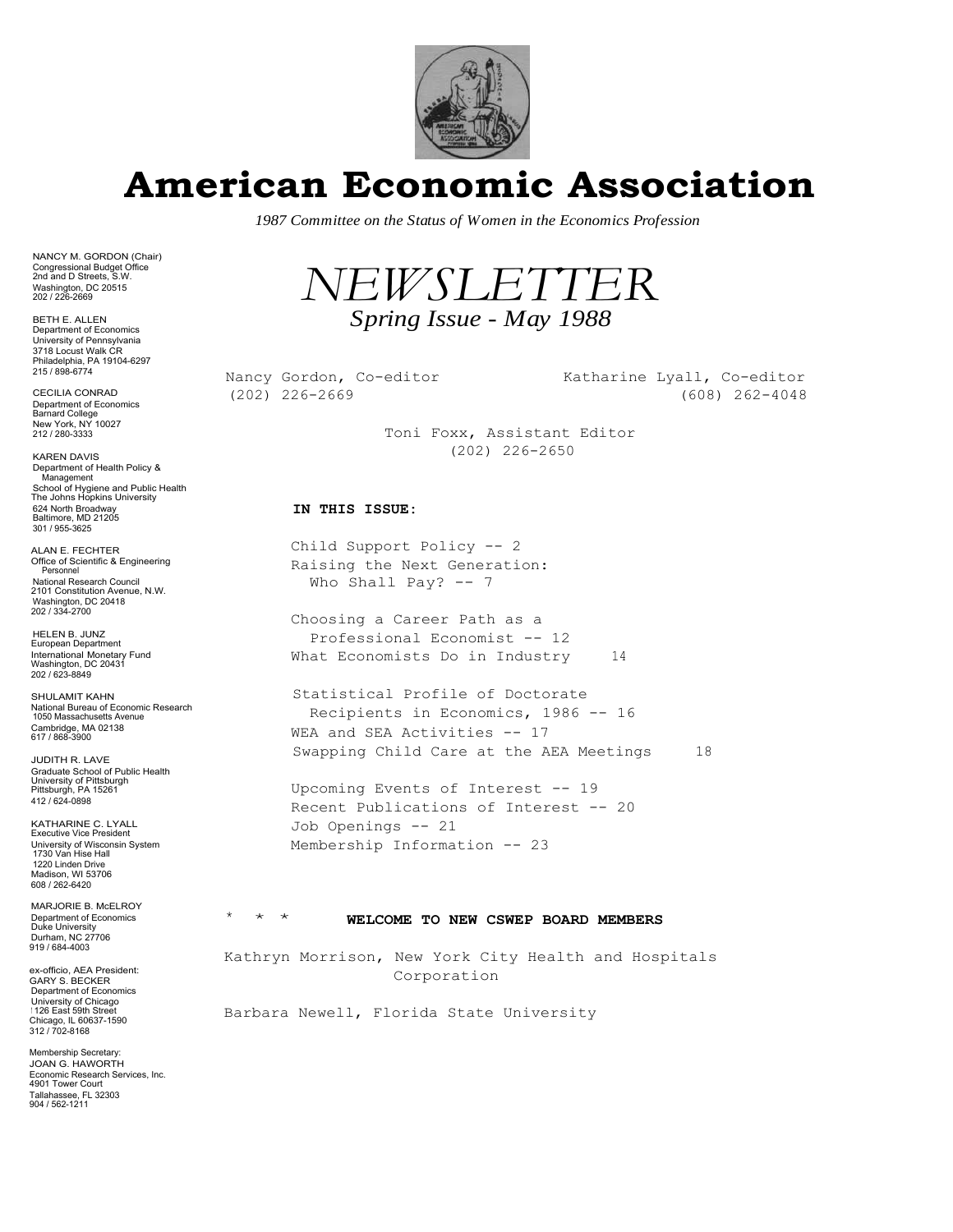# **HOW SHOULD CHILDREN BE SUPPORTED?**

Problems of child support and national welfare policies are of increasing research and policy concern. The following articles present contrasting views of policy research in this field. Anne R. present contrasting views of policy research in this field. Gordon describes research on current experiments enforcing child support payments by absent fathers. Emily Stoper proposes a different way to help welfare mothers improve their futures and those of their children.

# **CHILD SUPPORT POLICY**

by Anne R. Gordon, Mathematica Policy Research 1/

In recent years, there has been increasing recognition that the relatively low incomes of single-mother families are caused not only by the mother's low earnings, but also by the low levels of child support paid by absent fathers. In 1985, ten years after the creation of the federal Office of Child Support Enforcement (OCSE), only 61 percent of women with children from absent parents had child support awards. Of the women who had awards and were due child support payments in 1985, only 48 percent received the full amount, while 26 percent received partial payment, and 26 percent received no payments at all. Members of economically disadvantaged groups were much Members of economically disadvantaged groups were much less likely to have child support awards; for example, only 40 percent of women with incomes below the poverty level, and 18 percent of never-married women had awards. The average amount of child support received by the 4.4 million women who were due payments was \$1,640 for the year, while the average amount due was \$2,500.)

# FEDERAL AND STATE POLICIES

The central goal of child support policy has been to better the economic welfare of children in single-mother families by increasing the number of single mothers with awards, improving the adequacy of awards, and collecting a larger proportion of the In addition, reductions in the costs to the states and the federal government of Aid to Families with Dependent Children (AFDC), and of other support programs such as Medicaid, have been a major policy objective.

Other goals that have influenced the development of child support policies include more equitable sharing of child support responsibilities between parents and more similarity in the child support obligations of absent parents with similar incomes. It has been well documented that the standard of living of women and children declines on average following a divorce or separation, while the husband's situation typically improves. Low child support awards contribute to this inequity../ On the other hand, the traditional determination of child support on a case-by-case basis leads to a widespread

<sup>1.</sup> This article represents the views of the author, not of Mathematica Policy Research.

<sup>2.</sup> U.S. Bureau of the Census, *Child Support and Alimony:* 1985, Current Population Reports, Series P-23, no. 152.

<sup>3.</sup> Irwin Garfinkel and Sarah McLanahan, 1986, Single Mothers and Their Children, Urban Institute Press.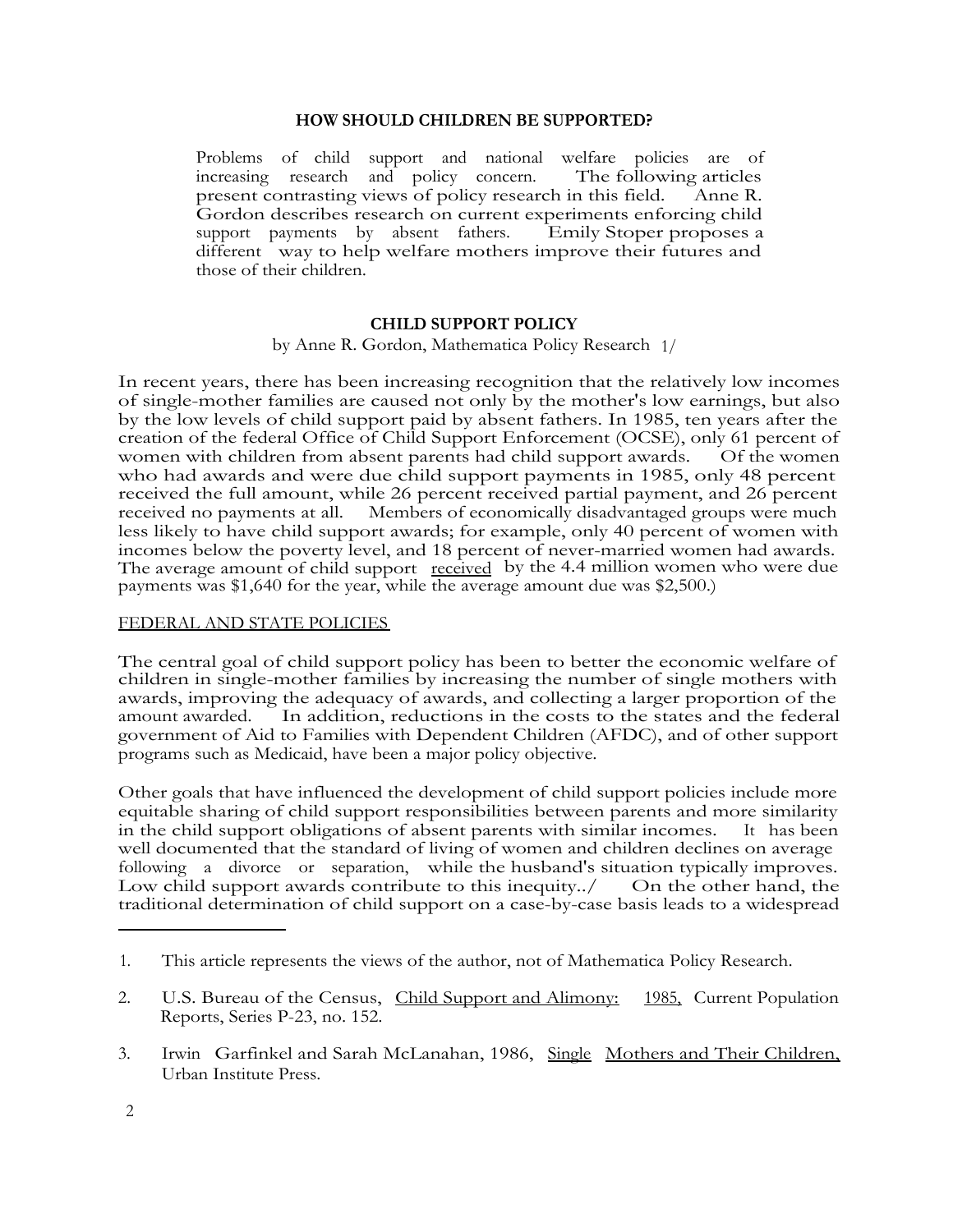perception by fathers that awards are arbitrary and unfair, which in turn reduces their compliance. These concerns helped to motivate the increasing interest in the use of guidelines for setting child support awards.

# Title IV-D and the 1984 Amendments

In 1975, Congress passed Title IV-D of the Social Security Act, which mandated that each state and local jurisdiction establish a Child Support Enforcement (CSE) office to provide assistance with establishment of paternity; location of absent parents; and establishment, enforcement, and collection of child support awards. The federal government reimburses the states for 70 percent of the administrative costs of CSE, and provides additional incentive payments based on collections. The federal Office of CSE, also mandated by Title IV-D, sets program standards, audits state programs, and provides technical assistance to the states. It also funds research and data collection and administers the Parent Locator Service, a national database for the location of absent parents.

All child support eligible AFDC recipients are required by Title IV-D to assign their child support payments to the state (until they exceed the amount of the AFDC grant), and to cooperate with the local CSE office in its efforts to collect from the absent parent, on penalty of losing their AFDC grant. Prior to 1984, AFDC families did not gain when the children's absent parents paid child support, because the entire amount went to reduce taxpayers' costs for the AFDC program. This created a considerable went to reduce taxpayers' costs for the AFDC program. incentive for the AFDC recipient to disclaim knowledge of the absent parent's whereabouts, or otherwise fail to cooperate, in return for informal (and unreported) support from him (or her). In recognition of this problem, Congress changed the law so that, since 1984, the first fifty dollars per month in child support collected has been passed on to the AFDC recipient, and disregarded in the computation of AFDC eligibility and benefits.

The most recent changes in federal legislation that affect child support policy are the 1984 Child Support Enforcement Amendments. These amendments require the 1984 Child Support Enforcement Amendments. withholding of child support from the paychecks of noncustodial parents who are more than one month behind on their payments.

The amendments also require the states to establish and disseminate guidelines for setting child support awards, but they do not specify the content of the guidelines or require that the guidelines be used. This provision is a major step in the direction of improving the adequacy and equity of support awards, but there remains considerable variation among the states in the types of guidelines for child support awards and in whether the guidelines are presumptive (always used unless one parent shows cause why they shouldn't be) or advisory.

Child support enforcement offices have always been mandated to serve non-AFDC clients as well as AFDC recipients, in the hope of preventing low-income single mothers from becoming dependent on AFDC. The 1984 amendments created the first federal incentives for collections in non-AFDC cases, and required states to expand and publicize the CSE services available to non-AFDC clients. These changes reflect an publicize the CSE services available to non-AFDC clients. increasing perception of child support as an entitlement of all children, not just as a way of reducing AFDC costs.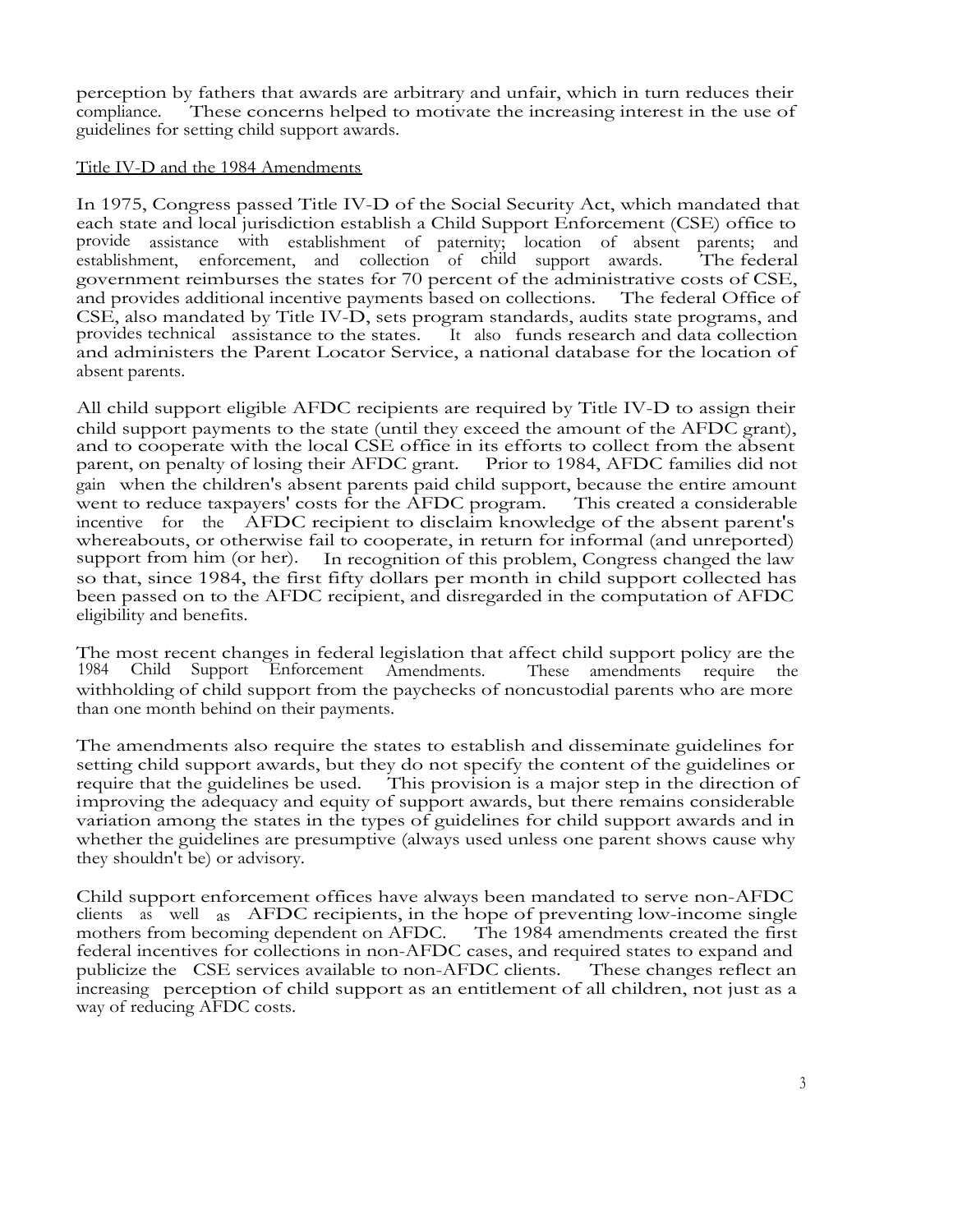# The Wisconsin Child Suonort Assurance Program

Federal policy has continued to allow extensive variation from state to state in child support policy. Wisconsin's Child Support Assurance Program is the most far-reaching state initiative. It has four main components:

- A presumptive standard for child support awards, that sets awards as a fixed percentage of the gross income of the noncustodial parent. The percentage varies from 17 percent for one child to 34 percent for five or more children.
- Immediate withholding of child support payments from the wage or salary income of the noncustodial parent, without waiting for him (or her) to fall behind.
- A minimum child support award, called an "assured benefit," that will be provided by the state to the extent the noncustodial parent cannot pay enough, but will be taxed away from high-income custodial parents.
- A wage subsidy for low-income custodial parents.

Only the first two components are in place at this time. The assured benefit is scheduled to be implemented on a pilot basis in mid-1988.

# CURRENT POLICY DEBATE AND RELATED RESEARCH FINDINGS

There are several welfare reform bills before Congress that include expanded child support enforcement. Specific proposals include requiring immediate income withholding for all new child support obligations, establishing national guidelines for child support awards, and making the guidelines a presumptive standard nationwide. The advantages and disadvantages of providing a minimum child support payment to all families, along the lines of Wisconsin's assured benefit, are also being seriously debated.

The importance of the problem and the abundance of new policy initiatives have made child support a "hot" research topic. Current research focuses on documenting how support awards and payments vary by subgroup, and analyzing the impacts and cost effectiveness of new policy initiatives. A number of areas of growing policy concern, such as the effectiveness of child support enforcement in helping the children of teenage mothers, have not yet been extensively studied.

# Data Sources

Two rich new sources of data for research on child support have become available in the past decade. Beginning in 1979, the federal Office of CSE and the Census Bureau have jointly funded a special Child Support and Alimony supplement to the April Current Population Survey (CPS) roughly every two years. This file is matched with the March CPS from the same year, which provides detailed income and employment data. The 1986 data file, which is the most recent year currently available, provides data on 1985 child support payments received by mothers eligible for child support; there is no information on absent fathers.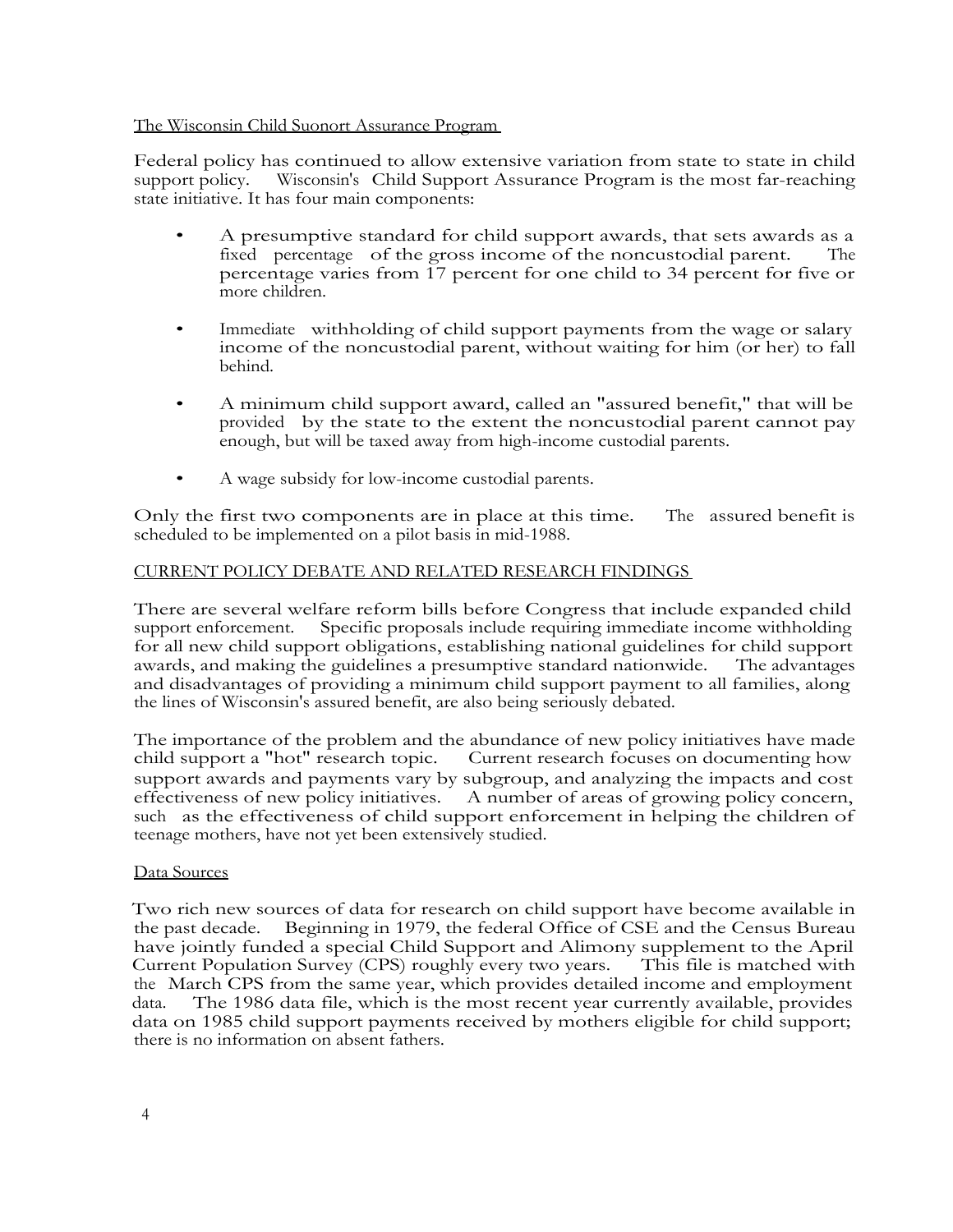A second source of data is the Survey of Income and Program Participation (SIPP), which provides monthly longitudinal data on all income and transfers for a nationally representative sample. Detailed questions about child support paid and received are included periodically and the most recent data now available cover 1985 and 1986. SIPP allows one to collect representative samples of both child support receivers and payers, but it does not contain matched pairs of mothers and fathers.

# Determinants of Child Support Payments

Considerable research has been done on the extent of nonpayment of support for various groups in the population. For example, one consistent finding is that blacks For example, one consistent finding is that blacks are less likely than whites to have support awards, even when the effects of income and marital status are taken into account. Beller and Graham found that only about half of the large difference in black and nonblack award rates in their sample from the 1979 and 1982 CPS was related to differences in the mothers' characteristics (most notably the greater tendency for black mothers never to have been married).) Differences in award rates by marital status also persisted when other characteristics were controlled.

Recent studies using the SIPP find that noncustodial fathers with higher incomes are more likely to pay support. Of those who report paying support, higher-income fathers pay more in absolute terms, but these amounts represent a lower proportion of their incomes.S/

# Policy Impacts and Cost Effectiveness

Much of the most exciting ongoing research is in the area of policy evaluation. For example, simulations of the effects of the Wisconsin program by Garfinkel, Robins, and Wong, using the parameters of previously estimated labor-supply models, suggest that moderate improvements in both the award and the collection rate will lead the state roughly to break even--because lower welfare costs will offset direct program costs./ The simulations also predict that the poverty rate for custodial families will fall from 52 percent to 45 percent, and the rate of AFDC dependence for custodial families will decline from 46 percent to 36 percent.

Several studies using the CPS or the SIPP have tried to assess the effects of seeking and obtaining help from the CSE office on child support received, and on other important outcomes. Because those who use the CSE program tend to have more

- 4. Andrea Beller and John Graham, "Child Support Awards: Differentials and Trends by Race and Marital Status," Demography 23 (May 1986): 231-245.
- 5. James Peterson and C. Winquist Nord, 1987, "The Regular Receipt of Child Support: A Multi-Step Process," Final Report to OCSE by Child Trends, Inc., Table 10; Robert Lerman, 1988, "Child Support Policies as a Non-Welfare Approach to Helping the Poor," presented at the Rockefeller Foundation Welfare Reform Conference, Williamsburg, Virginia, February 16-18, Table 3.
- 6. Irwin Garfinkel, Philip Robins, and Pat Wong, 1987, "The Wisconsin Child Support Assurance Program: Estimated Effects on Participants," Institute for Research on Poverty Working Paper #833-87.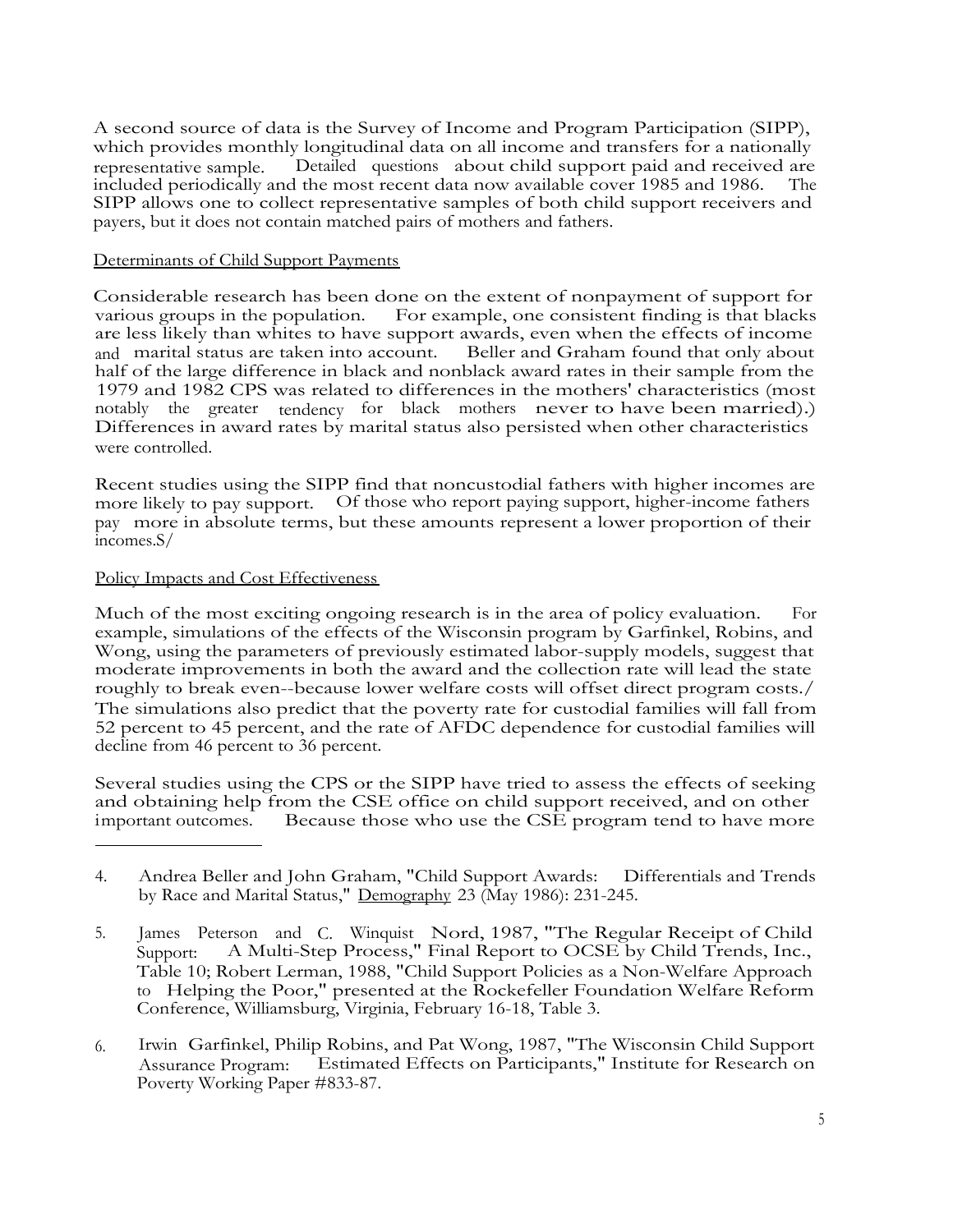difficult cases, this selection bias must be taken into account. Philip Robins' model of the joint determination of child support and AFDC participation, estimated with CPS data covering 1981, is the best example of a structural model of child support receipt<br>and its interactions with the mother's labor force participation and welfare and its interactions with the mother's labor force participation and welfare dependence.) Robins estimates a structural model of AFDC participation and then examines the effects of the CSE program on child support collections, controlling for both selection into AFDC and into the CSE program. He finds that, in 1981, the use of CSE services roughly doubled the probability of collecting some support (an increase from 18 percent to 38 percent). Participation in the CSE program also increased the probability of obtaining an award for AFDC families, but had no significant effect for non-AFDC families.)

# Labor SutDly of Absent Parents

In contrast, there has been little research on the effects of child support enforcement on the income and labor supply of the noncustodial father. Robert Lerman, who has on the income and labor supply of the noncustodial father. studied the contributions of absent fathers using the National Longitudinal Surveys and the SIPP, has pointed out that child support is often perceived as a tax by noncustodial parents. The increased awards mandated by most child support guidelines may cause the perceived tax rate for noncustodial parents to exceed fifty percent. This, in turn, may lead to nonpayment of support, reductions in informal support, reductions in labor supply, or resorting to casual jobs in the "underground economy" in order to shield income.Q/

# Child SuDnort and Teen Parents

Another topic of increasing policy interest is the effectiveness of child support enforcement in deterring teenage pregnancy. Wisconsin, for example, recently passed a "Grandparent Liability Law," which attempts to force the parents of teenagers to take a larger role in preventing pregnancy by making them financially responsible for the children of minor children.

The Children's Defense Fund argues that paternity establishment for the children of never-married teenage mothers should be given higher priority, despite poor immediate prospects for child support collections. Even if the father cannot afford support in the near future, paternity establishment leaves open the possibility of obtaining support when the father begins to earn a higher income. Some small-scale experiments are being tried that either provide training for fathers who acknowledge paternity or offer to defer support obligations for fathers who remain in school. This is a promising to defer support obligations for fathers who remain in school. area for future research.

- 8. This result may change as non-AFDC services increase in response to the 1984 amendments.
- 9. Lerman, op. cit.
- 10. Barbara Savage, 1987, Child SuDDort and Teen Parents, Children's Defense Fund Adolescent Pregnancy Prevention Clearinghouse.

<sup>7.</sup> Philip Robins, 1987, "Child Support, Welfare Dependency, and Poverty," American Economic Review 76: 768-788.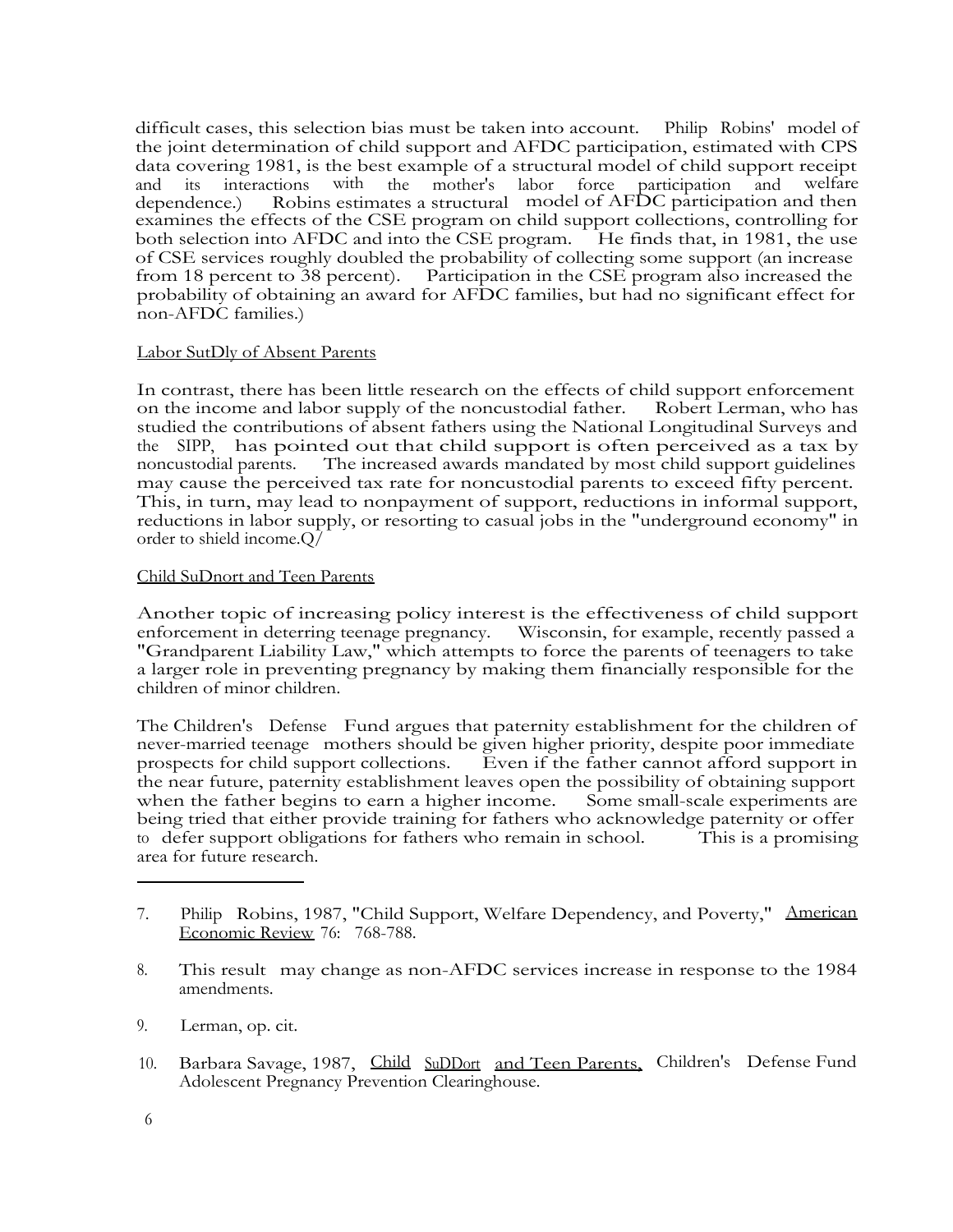# **CONCLUSION**

Most policy emphasis to date has been on enforcement of existing awards. Child support enforcement is an effective way for states and the federal government to offset some AFDC costs. Simulations by Robins suggest, however, that even establishing awards for all eligible mothers and fully collecting on these awards would have only a modest effect on the poverty and AFDC recipiency rates of single-mother families. Lerman argues that increasing awards alone will not have a large impact, since many noncustodial fathers have low incomes.

Only when the size of awards, the prevalence of awards, and the collection rate all increase considerably can we expect to see major impacts on poverty and welfare dependence. This clearly is a long-range goal, that will require major changes in dependence. This clearly is a long-range goal, that will require major changes in attitudes. The hope of many policymakers is that child support policy will foster a The hope of many policymakers is that child support policy will foster a society in which it is a matter of course that both parents will be responsible for the support of their children.

# **RAISING THE NEXT GENERATION: WHO SHALL PAY? 11**

by Emily Stoper, California State University-Hayward

What public policies would be most helpful in assisting the 10.8 million Americans on Aid to Families with Dependent Children (AFDC) in leaving the welfare rolls as quickly as possible? This question has been tackled--with some success yet continuing frustration--by every Administration since that of Lyndon Johnson. The number of frustration--by every Administration since that of Lyndon Johnson. AFDC recipients today is about the same as in 1970 and about 60 percent of AFDC families are off the rolls in three years or less. Yet the view persists among the public, many politicians, and many recipients themselves that AFDC (popularly known as "welfare") is a hopeless mess. For some, being on "welfare" is perpetuated from one generation to the next.

This is not a matter of cultural choice. Like other parents, those with low incomes want their children to "do better" than they have done (Rose, 1972, p. 60). One of the main findings of Elliot Liebow's participant-observer study of poor urban blacks was that they accept the same norms as everyone else--but find them impossible to attain (1967, pp. 210-11). Clearly, policies are needed that would enable every AFDC mother to communicate to her children the kind of personal strength needed to overcome the multiple obstacles in their path. She must be able to give them a sense that it is not inevitable that they, too, follow the path of truncated education and early parenthood that often leads to the welfare rolls or to a life of low-paid casual labor, crime, and frequent incarceration. She must be able to convey to them a sense of being in She must be able to convey to them a sense of being in charge of their own lives. The Coleman Report found that the main psychological difference between middle-class and poorer children is that the latter see themselves as victims, buffeted by events and circumstances.

This psychology of victimization is passed on from one generation to the next. Its perpetuation cannot be said to be caused by welfare mothers, however. The tendency

<sup>11.</sup> This article is abridged from a longer piece in Ellen Boneparth and Emily Stoper, eds., Women. Power and Policy: Toward the Year 2000, 2nd edition, Pergamon Toward the Year 2000, 2nd edition, Pergamon Press, 1988. See it for further detail and sources.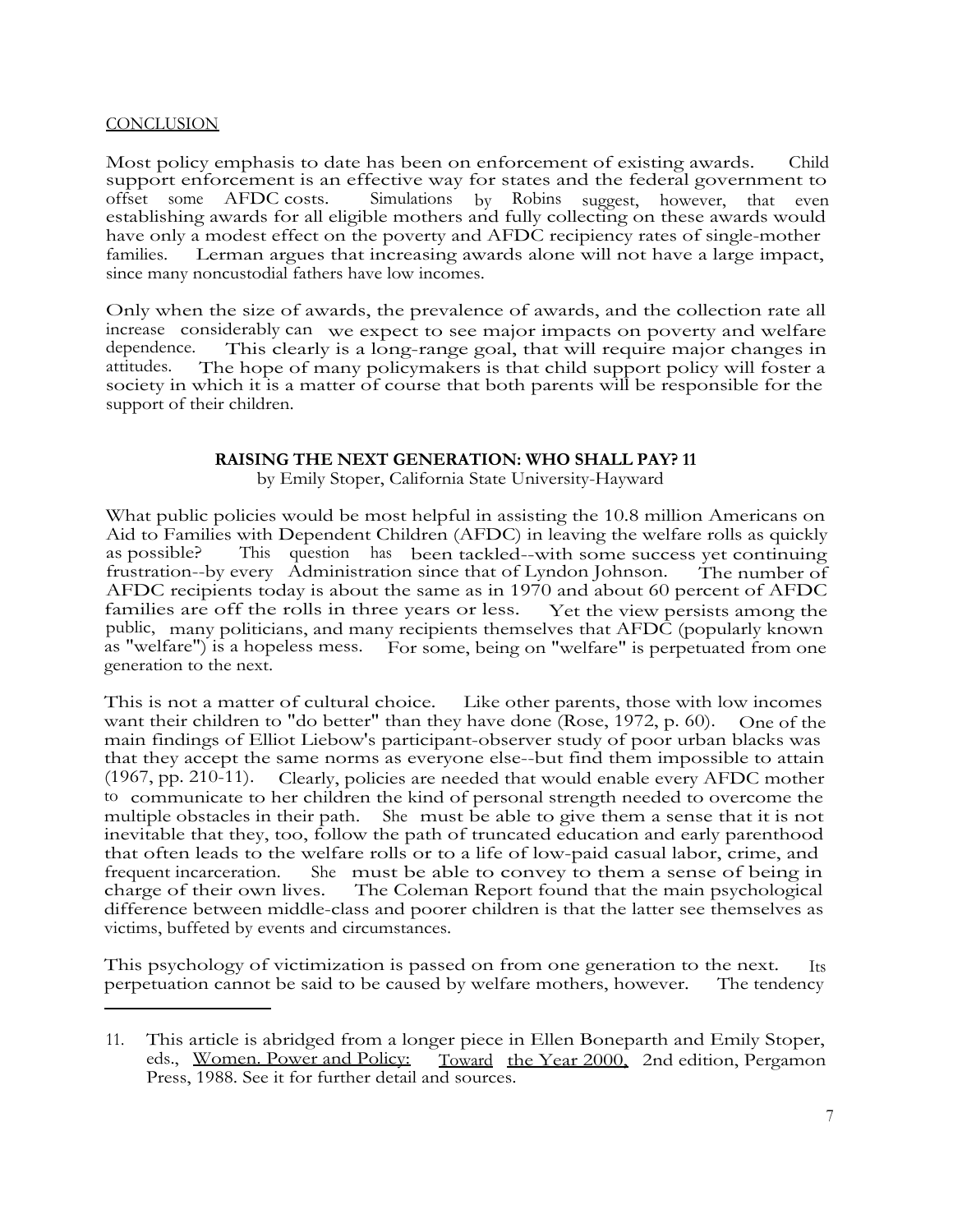of the poor to see themselves as hopeless victims is constantly fed by the tendency of the nonpoor to "blame the victims" for having caused their plight by their own inherent laziness, immorality, stupidity, "present-orientedness," and the like.

The poor react to this in two ways: they either accept these characterizations of themselves and sink into hopelessness- -or they turn the charges around and angrily blame their accusers for failing to change their own behavior, which has contributed to the plight of the poor. In this way, both poor and nonpoor become locked into a pattern of mutual blame, which prevents both of them from doing what needs to be done to break the cycle of poverty.

During the late 1960s and early 1970s, the National Welfare Rights Organization (NWRO) used "turning the blame back on the accusers" as its major political strategy. It accepted the view of a number of radical writers that those on AFDC were victims of a capitalist system that was so structured that it needed to maintain a group of perpetually poor people marginal to the labor force. The only logical recourse of the poor was to demand that they be supported permanently at a reasonably comfortable level. The work ethic was rejected as unrealistic for the very poor. The trouble with this approach was that it doomed the poor to a marginal and limited existence, perpetually resented by the taxpaying public. By reinforcing the psychology of perpetually resented by the taxpaying public. victimization, it backed the poor into a corner.

The truth is that the tax burden of AFDC (some \$8.6 billion in 1985) certainly outweighs whatever benefits the existence of a welfare class might give to the capitalist economy, though this may not always have been so. wage, a "welfare class" no longer functions effectively to hold down the workers' wages. Indeed, there is no systemic reason why many of the mothers now on AFDC could not be absorbed into the workforce--and it would be better for most of them if they were.

Paradoxically, in order for AFDC recipients to be able to do what they need to do to get off the rolls, both they and the public must accept the legitimacy of their being on the rolls. Only if both welfare and employment are acceptable can the poor choose freely between the two. And that choice is the key element of the psychology of And that choice is the key element of the psychology of responsibility.

There are several persuasive reasons for accepting the legitimacy of some people being on welfare. The most obvious is the scarcity of jobs that pay more than AFDC and its supplements (food stamps and Medicaid) and that can be obtained by the kind of adults who are usually on AFDC. Typically, welfare recipients are

- women: only one AFDC home in ten has a father present and a third of these fathers are incapacitated;
- who are poorly educated: half have not completed high school; 13 percent have not gone beyond the 7th grade;

often in poor health;

who are members of minority groups: some 44 percent are black and about 15 percent are Hispanic;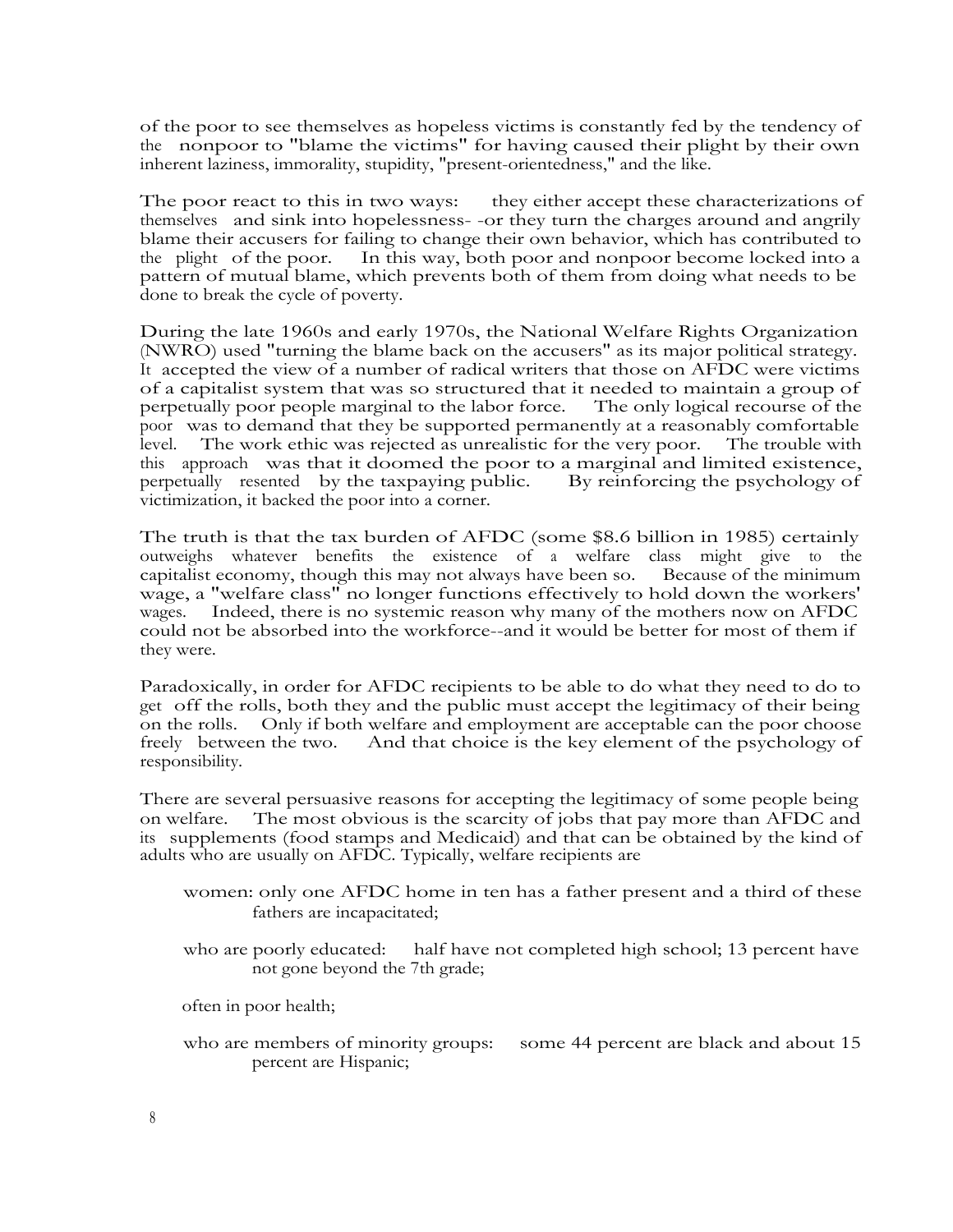# and who have little or no job experience: a quarter of the women on welfare have never been employed; another quarter have been employed only in unskilled jobs.

The main factor influencing whether AFDC mothers become employed is the ratio of potential wages to benefits. AFDC mothers may be as likely to work as other women<br>when there are jobs available at adequate wages. In the six major "guaranteed annual" when there are jobs available at adequate wages. income" experiments conducted in the 1970s, it was found that even the provision of a guaranteed income reduced the amount of employment of female heads of households by only 14 percent--and of married men by only 6 percent (though factors unique to these experiments may have made the work reductions artificially low). In short, in most cases, if AFDC mothers are not working, the cause is more likely to be their poor job prospects than the disincentives of welfare itself. For uneducated women with several pre-school children who would have to be placed in child care, it is particularly irrational to seek employment.

Given the bleakness of their job prospects, AFDC mothers have adapted to their situation of low income and nonstandard families by developing an elaborate network of mostly female kin and friends who offer each other vitally needed goods, services, This adaptation makes their lives bearable, if not exactly pleasant, and enables them to develop the self-esteem and confidence so crucial to the psychology of responsibility that is needed to break out of the welfare system.

The adaptation to their circumstances made by AFDC mothers is a source of paradox. Carol Stack in All Our Kin illustrates this paradox when she shows that the network of kin and friends works well--so well, in fact, that a woman who wants to attempt a stable traditional marriage must almost always move out of the neighborhood where her network lives. Otherwise, the network and the man would compete for her resources and services, while at the same time his female kin would compete with her for his resources and services.

There is evidence that AFDC may encourage or facilitate the breakup of marriages in high-grant states and also that it may decrease pressure on a woman to marry or remarry. Public policy has taken two approaches to this problem: refraining from penalizing fathers who stay at home, and forcing deserting fathers to contribute Since 1961, the federal government has permitted the states to pay benefits to families in which an unemployed father is present--and about half the states have chosen to do so--but this change has had little or no impact on the rate of paternal desertion.

A second approach, greatly intensified since the 1970s, has been to step up efforts to track down absent fathers and force them to reimburse the government for welfare payments to their wives and children. This presumably discourages an employed or This presumably discourages an employed or employable father from deserting in order to shirk his financial responsibilities. The government can now attach his Social Security checks, tax refunds, and wages. This program has saved the government some money, but there is no evidence that it has had any impact on the rate of desertion.

The probable reason for the failure of such efforts is that the welfare system is not the primary cause of the difficulty poor people have in establishing or maintaining traditional families. The primary cause is the inability of men in these circumstances The primary cause is the inability of men in these circumstances to obtain steady employment and thus to fulfill the traditional breadwinner role that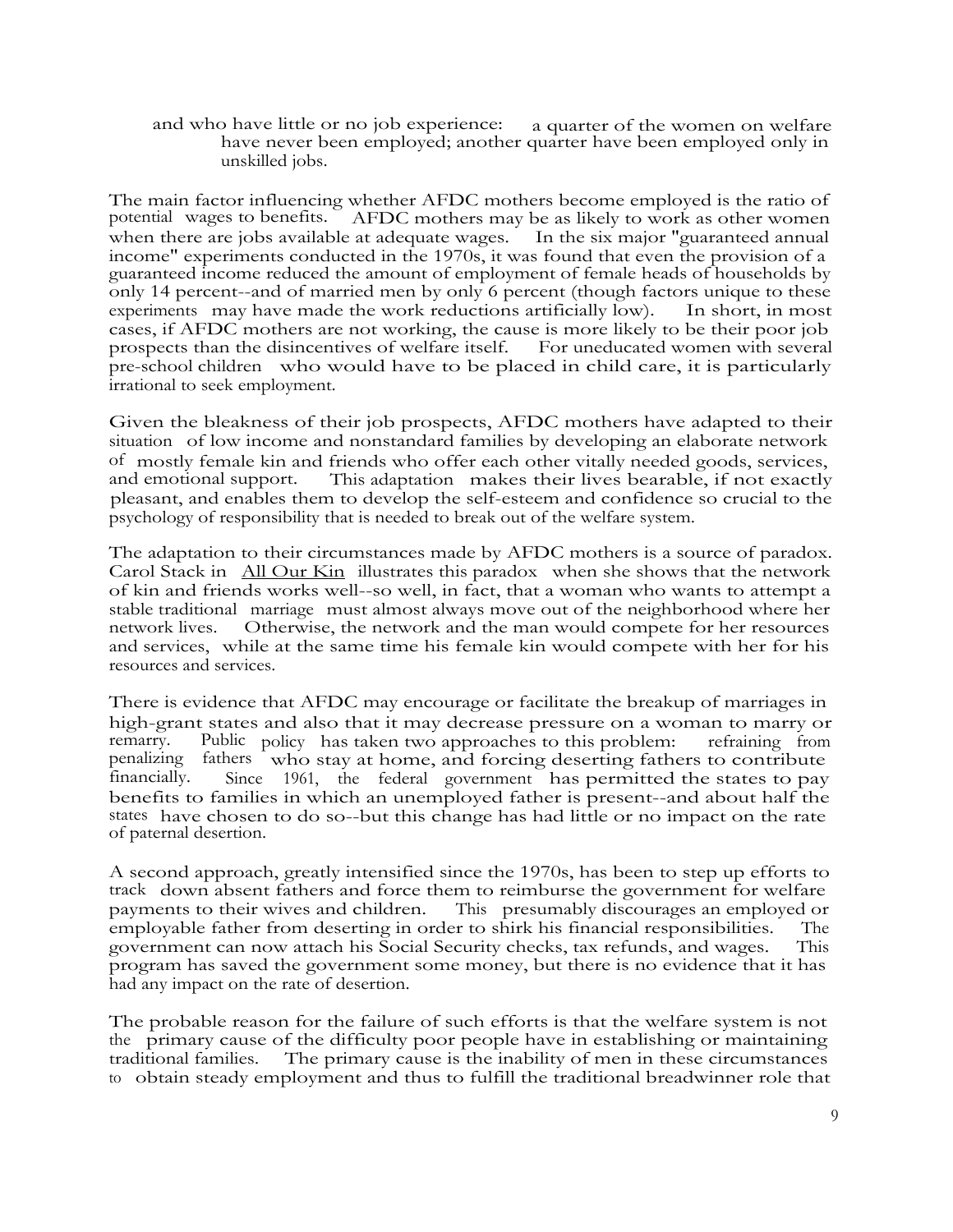fathers have filled, combined with the reluctance of women in these circumstances to have nonearning men in their households.

But how can a woman get off AFDC if she has little chance of marrying a man with a steady income? An obvious alternative is for her to get one of the few jobs available An obvious alternative is for her to get one of the few jobs available to her that pay much more than AFDC plus its supplements. At any given time, some <sup>18</sup> percent of the women on AFDC are employed, but their jobs tend to be low-paid and not secure. Policies in the 1970s with respect to employment of AFDC mothers were intended to eliminate work disincentives (by permitting recipients to keep part of their earnings rather than reducing their AFDC checks dollar for dollar). In contrast, their earnings rather than reducing their AFDC checks dollar for dollar). in the 1980s, states were given the option to implement mandatory "workfare" programs that would require some recipients to work off benefits at jobs that often lacked a training component. This is obviously not the policy that an AFDC mother herself would adopt if she decided to get herself "off welfare." Instead, she would begin by taking a hard look at which of her disadvantages in the labor market were permanent and/or beyond her control and which were not, and begin removing those that were within her control. Having small children at home is beyond her control but it need<br>not be permanent, if she controls her fertility. Contrary to popular belief, most AFDC not be permanent, if she controls her fertility.<br>mothers are already doing this. Seventy-four Seventy-four percent of AFDC families contain one or<br>have three or fewer children. The widespread belief two children; about 90 percent have three or fewer children. (held by half the public in one survey) that "welfare mothers" have one "illegitimate" child after another in order to increase the size of their check is not backed up by research evidence.

Just as the presence of small children is temporary, so too can be the absence of skills While it would be absurd to expect a large percentage of AFDC mothers to go out and get well-paid jobs tomorrow, it would not be absurd to expect a great many of them to begin the process of acquiring the skills and education needed<br>to make their labor-force participation rewarding, both financially and personally. make their labor-force participation rewarding, both financially and personally. Once the psychology of victimization is shaken off, getting well-paid jobs could become a realistic goal.

Public policy can help the AFDC mother, not so much by providing special job training programs--many of which have a poor track record of actually placing people in jobs- as by providing needed services (such as child care, counseling, and public transportation) so that she can use available high school equivalency courses, transportation) so that she can use available high school equivalency courses, community college courses, union apprenticeship programs, employer-sponsored training programs, and whatever other training resources exist in the community.

Public policy can also refrain from reinforcing the psychology of victimization and focus instead on changing those obstacles that are largely beyond the control of individual women. In the first category are policies that demean mothers on AFDC. In the first category are policies that demean mothers on AFDC, such as rudeness, long waits and arbitrary actions at the AFDC office, mandatory workfare in jobs that involve no training, unwarranted interference in the mother's personal life, and rhetoric by politicians that encourages the public to see AFDC mothers as lazy cheaters. Reduction of the stigma attached to AFDC does not necessarily undermine the motivation to seek employment. On the contrary, according necessarily undermine the motivation to seek employment. to research, AFDC recipients with the longest employment records are the least likely to feel that "welfare" is scorned.

The second category of assistance involves positive forms of help, such as family planning services; child care and other backup services for mothers who are employed,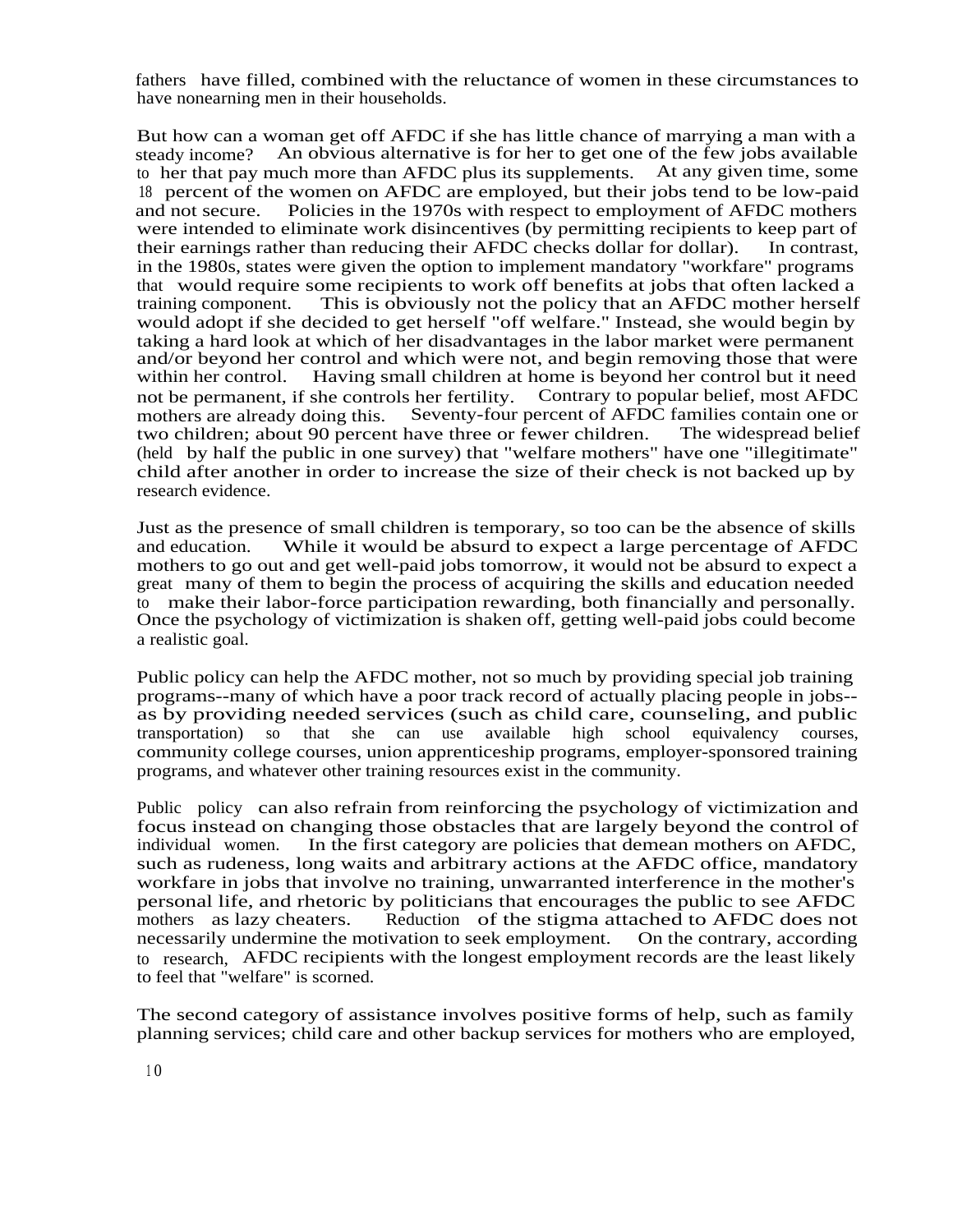in school, or in training programs; and the vigorous enforcement of laws against discrimination on the basis of sex and race. Unfortunately, in almost all of these  $distribution$  on the basis of sex and race. areas, the Reagan administration has cut back rather than enhanced federal efforts. This means that AFDC mothers must rely more on their own resources and those of their communities and their states.

To mobilize these resources, a new welfare movement is needed, stressing the potential power of AFDC mothers over their own lives. Such a movement could play a vital role in helping the underclass break out of its sense of helplessness and despair. A shift in in helping the underclass break out of its sense of helplessness and despair. attitudes by the general public toward AFDC could greatly contribute to such a breakthrough--a shift more toward European attitudes about assisting families with children. AFDC could be thought of as a legitimate subsidy for raising children in children. AFDC could be thought of as a legitimate subsidy for raising children in difficult economic circumstances. AFDC recipients and policymakers could then make AFDC recipients and policymakers could then make decisions about both broad policies and individual cases in an atmosphere of clarity and responsibility rather than mutual blame, contempt, and anger.

# **sssss**



**More Sylvia by Nicole Hollander**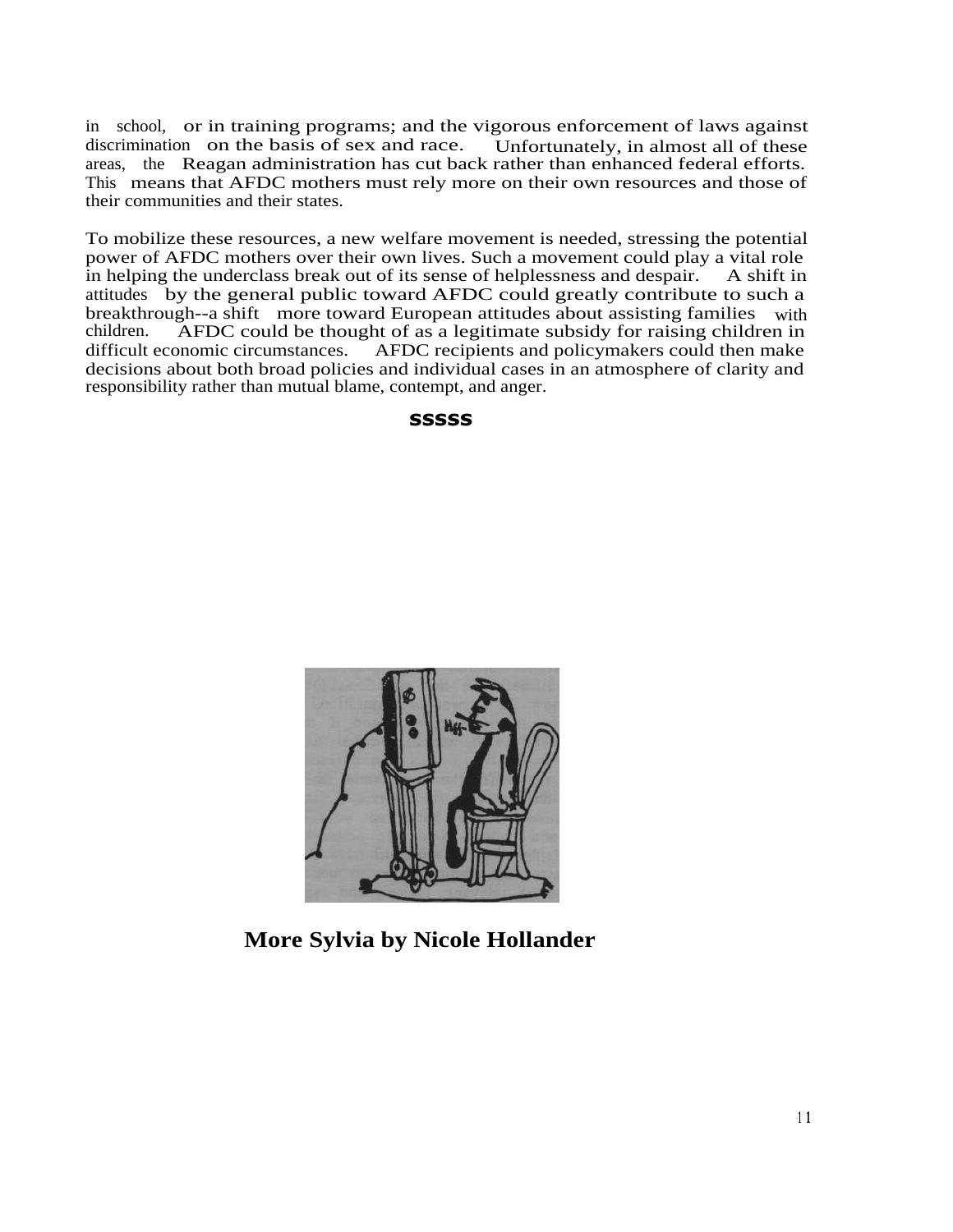# **CHOOSING A CAREER PATH AS A PROFESSIONAL ECONOMIST: WOULD YOU PREFER WORKING IN GOVERNMENT, FOR A CORPORATION, OR IN ACADEMIA?**

by Nancy Hays Teeters, IBM

As part of our continuing series of job-related articles, Nancy Teeters shares her thoughts on the role of professional economists in government, corporations, and academia.

Most of my jobs have involved being a staff economist for a variety of government/ nonprofit entities and a corporation. <sup>I</sup> have found that the role of a staff economist is surprisingly similar, whether for the government or the private sector. A staff economist has three broad areas of responsibility:

> Information gathering and interpretation, including forecasting, for some economists;

Research; and

Firefighting.

Information gathering and interpretation is extremely important. The breadth of one's responsibilities depends on the size of the total economics staff. The larger the staff. responsibilities depends on the size of the total economics staff. the more specialization there is. You are expected to be thoroughly conversant with the most recent developments in your area; to interpret the effect of those developments on the broader mission of your organization; and to report those events concisely in understandable English to your superiors. In some jobs, you are directly concisely in understandable English to your superiors. responsible for the creation or maintenance of a data series. In addition, you are expected to keep track of current research in your area. The smaller the staff, the expected to keep track of current research in your area. broader your areas of responsibilities. In this situation, you need to know where the experts are, so if you don't know the answer to a question, you can find it. You also have to satisfy yourself that the expert is correct, and if there is not a single correct answer, you have to find and present the alternatives.

Generally speaking, the larger the staff, the more time there is for research; whereas, on small staffs, you must rely on the work of others. I was fortunate in being able to alternate between these situations. You build up your intellectual capital in the research-oriented environment and expend it in the action-directed ones. There have been times when I have felt depleted and needed to have time to catch up with where I had been. But in both cases, the ability to write understandable English is vital. Obviously, your research has to be relevant, logical, and reproducible, but if you can't communicate, it is almost useless. Similarly, most decisionmakers you are addressing are not professional economists so your information must be conveyed clearly, without using any jargon.

Firefighting is coping with an emergency. Emergencies usually occur when something unexpected happens (which is generally defined as anything that is radically different from the forecast, is not anticipated, or has never or rarely happened before). The October stock market crash is an excellent example. What did it do to the probable course of the domestic/international economies; what about the demand for your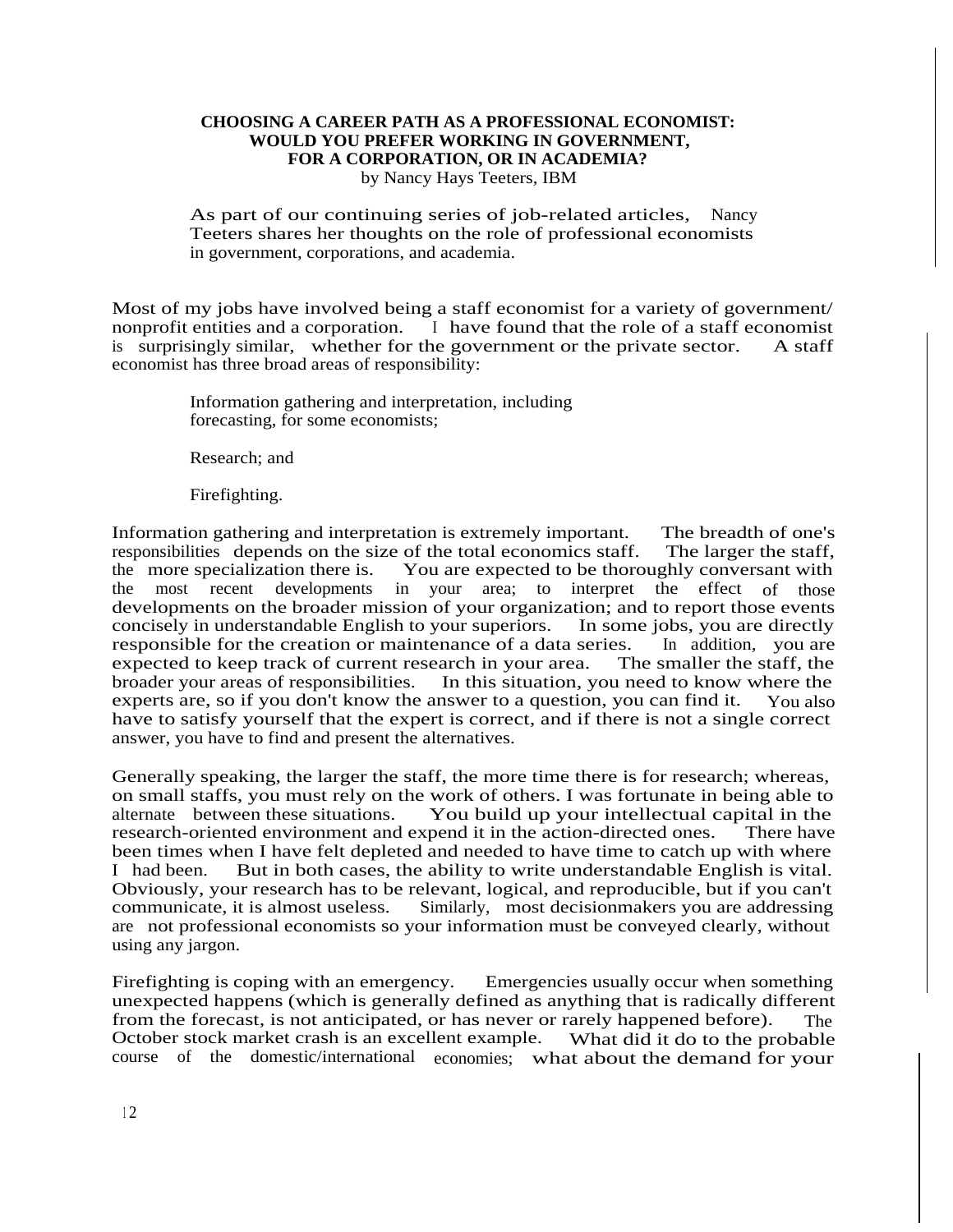company's product; what is the likely public policy response? Firefighting is exciting--after the fire is damped down, you remember it vividly.

In either government or the corporate sector, a professional economist may move into a decisionmaking capacity, which is a very different role, even in a collegial group. All that information is aimed at you. Even though the analysis of the information is concisely presented in understandable English, there is so much of it. You are always behind in your reading. I had three in-boxes--one that required immediate attention, one that had to be absorbed before the next meeting, and one that was important information. You are constantly caught in an information dilemma. On one hand, you have almost too much information; on the other, there is never quite enough. If there is enough time, you can wait for more data or ask for more information and analysis. Waiting and/or asking can help, but rarely does it completely clarify the issues. Asking can also touch off major research projects by others, sometimes inadvertently.

Decisionmaking is difficult, yet no action is a decision, too. Either way, you know you are affecting people's lives. You are never sure you are right. A collegial decisionmaking group is comforting, but also time consuming. If you collectively make decisionmaking group is comforting, but also time consuming. a mistake, there is some consolation in knowing it was thoroughly discussed.

The nonacademic jobs for economists that I am familiar with have required me to apply my professional training and knowledge to evaluating current problems or pending decisions. (Usually, there is not much time or demand for developing new theories, although in some cases there was no other way to find a solution to a problem.) There is often an element of teaching, especially when explaining how your analysis led to certain conclusions. For example, when the House and Senate Budget For example, when the House and Senate Budget Committees came to the very first Conference meeting to iron out the differences in their Budget Resolutions, they had used different economic forecasts. One had higher real growth, lower unemployment, and higher inflation than the other. The staff economists from the two Committees were stunned when the Members of the Conference Committee began picking the "best" numbers from each forecast. We had a hard time talking them out of it!

Thus, nonacademic jobs often represent a mix of activities that can overlap with--but also be broader than--the research and teaching of an academic. Another difference is obvious. In the nonacademic world, one is expected to be in the office when the business day begins, to be available not only during normal office hours, but sometimes longer. On the other hand, you can leave the work at the office, most of the time. It should be remembered, though, that these comparisons are based on two years as a teaching fellow at the University of Michigan and one year as an instructor with the University of Maryland Overseas.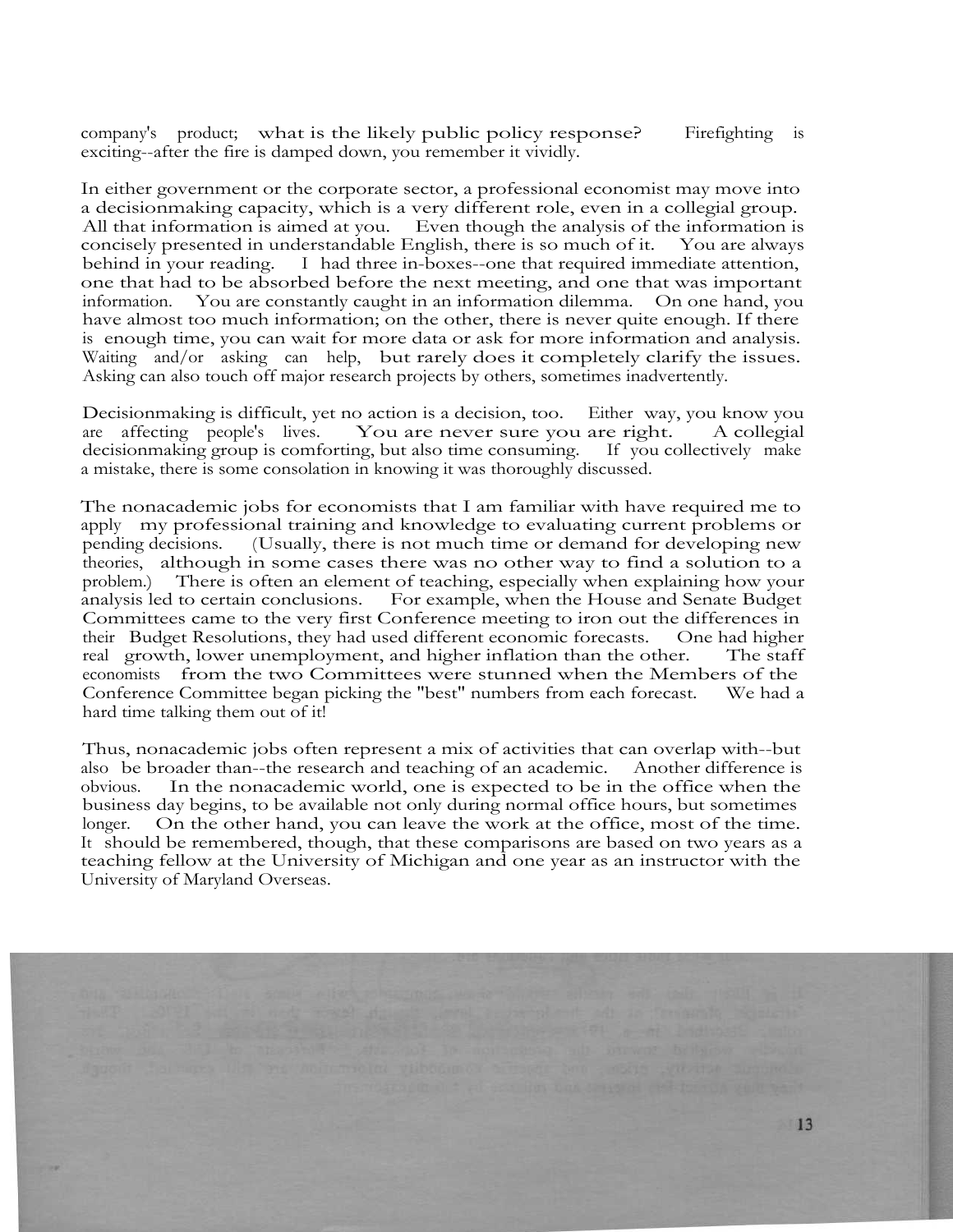# **WHAT ECONOMISTS DO IN INDUSTRY by Audrey Freedman, The Conference Board**

**What economists do in industry is as broad and varied as the full scale of managing a firm's operations, excepting only scientific specialties such as engineering. Some very large corporations still have a staff function carrying the "economics" label, but far more economic analysis occurs in line management positions. Economists are also found in staff departments handling marketing, business planning, finance, government relations, and even purchasing and operating logistics.**

**Economists have been trained to evaluate and weigh several optional courses of action, and predict their near-term and more distant consequences. Marina Whitman, Vice President of General Motors, referred to "our taste for analytical abstraction and quantitative empiricism" in the October 1986 issue of Financier. Less elegantly, this is hardheaded business acumen essential to line management in industry. It is the kind of capability that fits the jobs now held by some Wellesley graduates in economics mentioned in recent newsletters:**

- **President of a construction firm;**
- **Contract negotiator and administrator for a telecommunications firm;**
- **Analyst for real estate operations;**
- **Marketing managers and analysts;**
- **Advertising and public relations advisors; and**
- **Designers of business strategies with varied titles in a wide range of both manufacturing and service industries.**

**All of these jobs might also be filled by a chemist or a cellist. However, training in economic methods is better preparation than any other, for an operating-level business management job. Line managers constantly allocate and re-allocate resources to optimize the firm's profits or opportunities--they are the "practical economists" no matter what their title or educational background.**

A **more conventional way to determine "what economists do in business" might be to:**

- **Identify all Ph.Ds. in economics working in private, profit-making, nonfinancial firms; and**
- **Survey this group, which is likely to be small because of the exclusions, to find out what their titles and functions are.**

**It is likely that the results would show companies with some staff economists and "strategic planners" at the headquarters level, though fewer than in the 1970s. Their roles, described in a 1975 Conference Board report The Corporate Economist, are heavily** weighed toward the production of forecasts. **economic activity, prices, and specific commodity information are still expected, though they may attract less interest and reliance by top management.**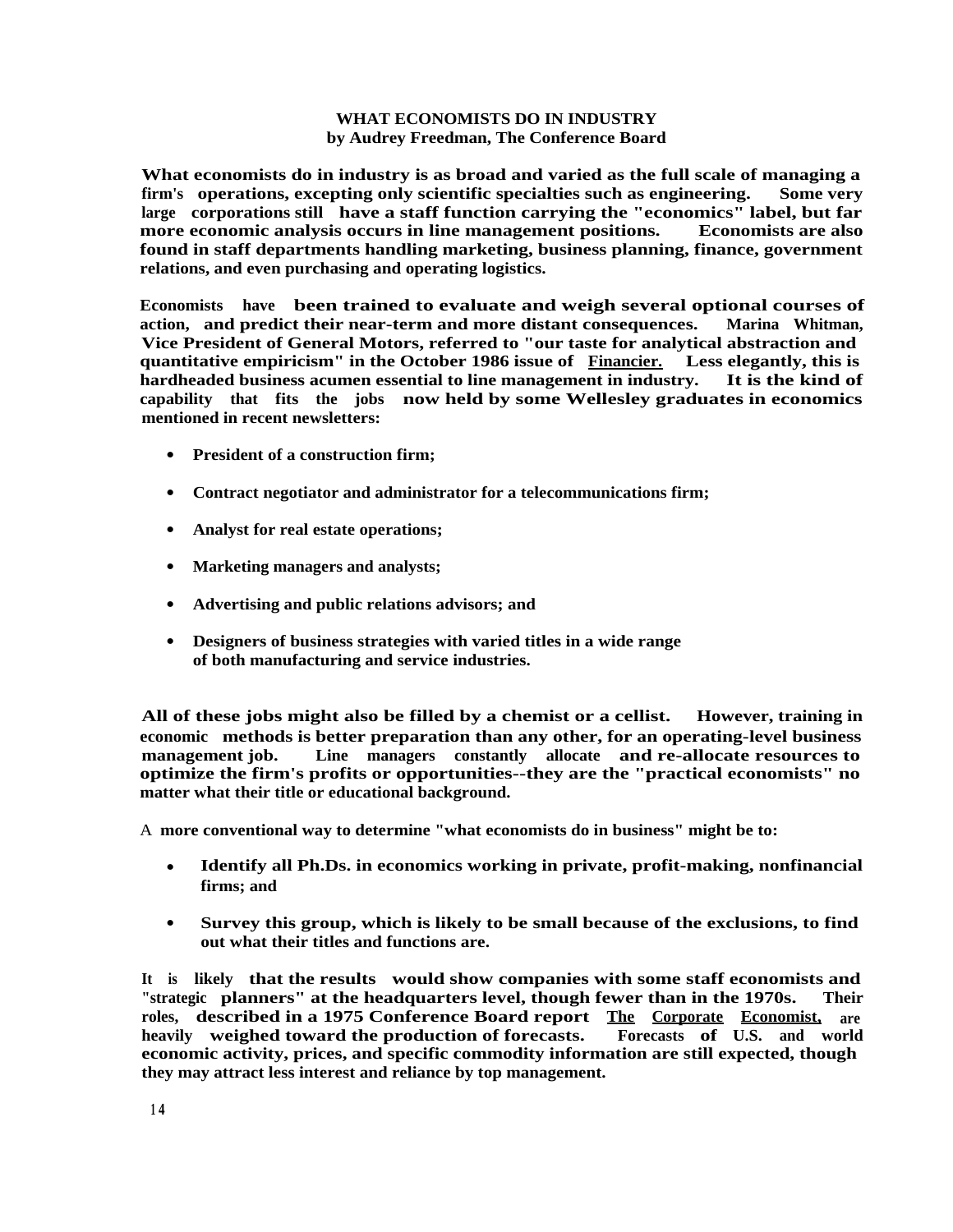Another part of the job of corporate economist has to do with government and the public opinion environment. The economist may provide advice on and prepare the The economist may provide advice on and prepare the firm's public position on legislation covering, for example, new toxic emissions controls, tax policy, minimum wage regulations, trade restrictions, or antitrust action.

A third part of the corporate economist's job may be gathering data about the competitive situation in each of the firm's product lines, and analyzing them to find<br>out what the company might do to adapt. Perhaps, the economist will be asked to out what the company might do to adapt. seek out new lines of business, or other responses to a changing environment. In fact, such competitive and strategic planning may have supplanted general forecasting as the economist's greatest responsibility. However, there is no protection from competition to be found in having a Ph.D. in economics. Executives trained in the "what if" planning techniques of business schools may do their own competitive analysis without the help of a titled professional economists.

Which gets us back to where I began. Being an economist is not the narrowly professionalized niche occupied by, for example, a corporate medical director. Just as a lawyer can "practice law" in corporate legal department--but also use analytic skill as a line executive--so an economist can "practice economics" in the corporate economics department, but also use hardheaded business acumen as a general line manager in nearly every area of industrial activity.

# **sssss**



**More Sylvia by Nicole Hollander**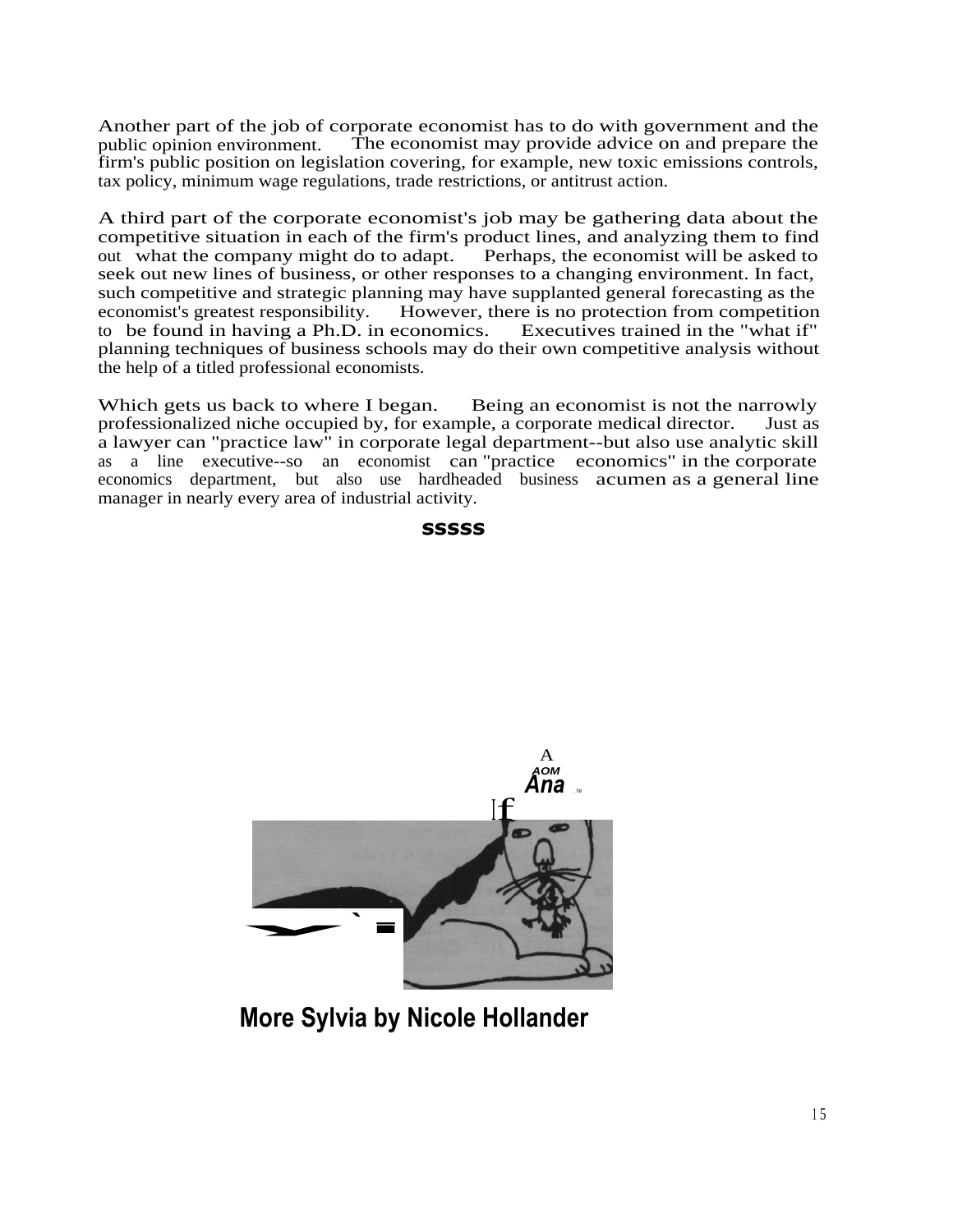# **STATISTICAL PROFILE OF DOCTORATE RECIPIENTS IN ECONOMICS, 1986**

| Number in Field                                   | 861  |
|---------------------------------------------------|------|
| Male (percent)                                    | 81   |
| Female (percent)                                  | 19   |
| Median Age at Doctorate (years)                   | 31.5 |
| Median Time Lapse from Baccalaureate to Doctorate |      |
| Total Time (years)                                | 8.4  |
| Registered Time (years)                           | 6.3  |
| <b>Employment Activity after Doctorate</b>        |      |
| Primary Activity (percent)                        |      |
| R&D                                               | 43.4 |
| Teaching                                          | 41.5 |
| Administration                                    | 2.9  |
| <b>Professional Services</b>                      | 4.8  |
| Other                                             | 1.9  |
| Secondary Activity (percent)                      |      |
| R&D                                               | 37.2 |
| Teaching                                          | 22.3 |
| Administration                                    | 6.5  |
| <b>Professional Services</b>                      | 2.9  |
| Other                                             | 1.0  |
| No secondary activity                             | 24.6 |
| Activity(ies) Unknown (percent)                   | 5.5  |
| Region of Employment After Doctorate (percent)    |      |
| New England                                       | 8.1  |
| Middle Atlantic                                   | 16.5 |
| <b>East North Central</b>                         | 13.4 |
| <b>West North Cental</b>                          | 4.3  |
| South Atlantic                                    | 19.6 |
| <b>East South Central</b>                         | 2.6  |
| <b>West South Central</b>                         | 4.3  |
| Mountain                                          | 3.1  |
| Pacific and Insular                               | 6.2  |
| Foreign                                           | 19.5 |
| Region unknown                                    | 2.4  |

From "Highlights from the 1986 Survey of Earned Doctorates." A more detailed presentation of the survey results can be found in Summary Report for 1986: Doctorate Recipients from United States Universities. Copies are available without charge from the National Research Council, OSEP, 2101 Constitution Avenue, N.W., Washington, D.C. 20418.

SOURCE: CWAE, Committee on Women in Agricultural Economics Newsletter, April 1988.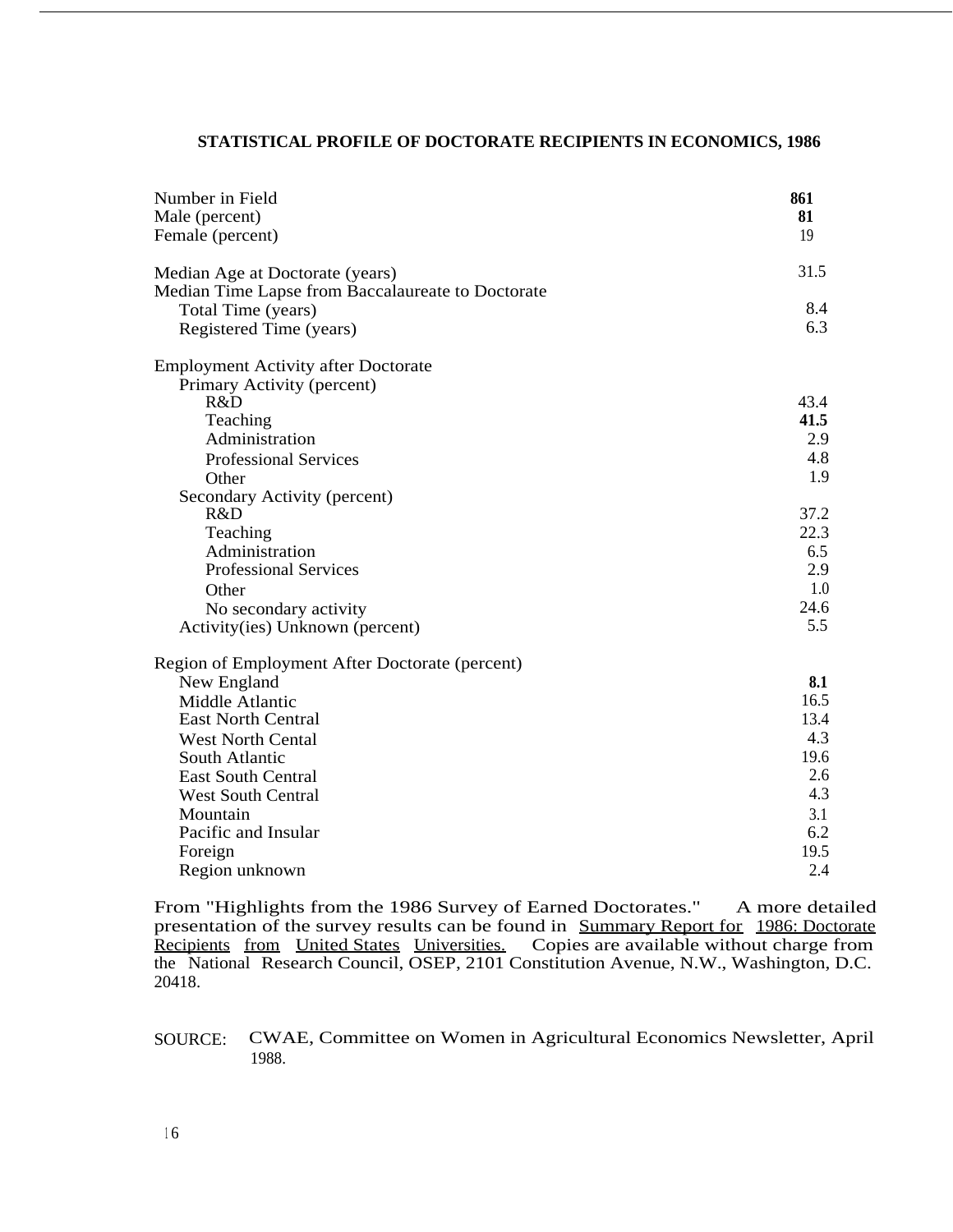#### **CSWEP COCKTAIL PARTY AT THE WEA MEETINGS**

If you will be attending this year's Western Economic Association's meeting in Los Angeles, CSWEP invites you to a cocktail party on Friday, July 1st, from 6 to 7:30 p.m., at the Los Angeles Hilton. (See your registration packet for the exact location.)

As anyone who attended the cocktail party last year can attest, it's a great opportunity to network with women economists and others interested in issues of women in the economy. Hors d'oeuvres and complimentary wine will be served.

# **CSWEP ACITVPITFS AT THE SOUTHERN ECONOMIC ASSOCIATION MEETING**

San Antonio, Texas November 20-22, 1988

CSWEP-South will sponsor two sessions at the Southern Economic Association (SEA) meeting, as well as a business meeting and a cocktail party--time and place to be announced.

> **Culture Diversity in** Approaches to Economics, **A** Panel Discussion

Chair: Robert W. Clower, University of South Carolina

#### **Panelists**

Barbara R. Bergmann, American University Susan F. Feiner, Virginia Commonwealth University Donald N. McCloskey, University of Iowa Karen Vaughn, George Mason University

#### **Marriage and the** Family **in Developed and Developing Countries**

T

hair: Kathryn Anderson, Vanderbilt University

"A MIMIC Model of Mental Health: Implications for Marital Dissolution," Kathryn Anderson, Vanderbilt University; J.S. Butler, Vanderbilt University; and Jean M. Mitchell, Florida State University

"Gender Differences in Parental Investments in Children," M. Anne Hill, Rutgers University

"Change in the Status of Women Across Generations in Asia: Marriage, Education, and Labor Force Participation," Elizabeth King, The World Bank

#### **sssss**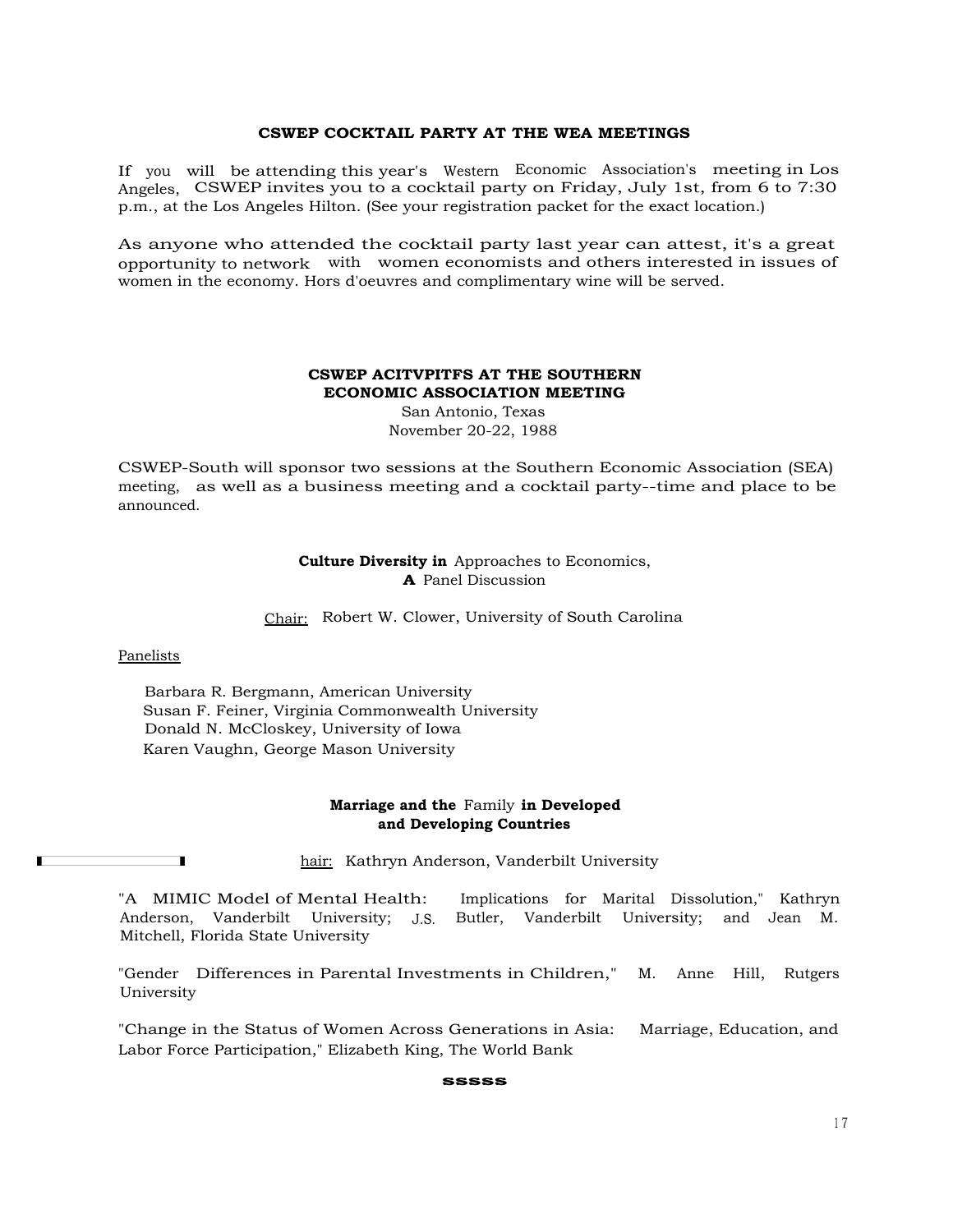# **SWAPPING CHILD CARE AT THE AEA MEETINGS**

Several AEA/CSWEP members have expressed a desire to share child care with other parents at the AEA/ASSA Winter Meetings and CSWEP is happy to operate as a clearinghouse. If you know you'll be attending and want to swap child care during the If you know you'll be attending and want to swap child care during the meetings, send

- Your name, address, and telephone number;
- The number and ages of your children;
- The age ranges of children you'd consider caring for; and
- **If** possible, two self-addressed stamped envelopes.

Mail to: CSWEP/Child Care, c/o Shulamit Kahn Boston University, School of Management 704 Commonwealth Ave, Boston, MA 02215

Because some parents will make their plans contingent on whether child care is available, we'll send all respondents a complete list of other respondents' information both in the late Summer and again in the late Fall. Information about parents who respond to a similar notice that will appear in the Fall Newsletter will be incorporated in the second list.

Please note that this is a voluntary, cooperative arrangement among the participants and that the AEA can assume no liability related to it.

# **\*\*\*ss**

# **WE'RE NOT LOONEY! WE'RE NOT CRAZY!**

But, we do need to know your correct address to make sure that you all actually receive your Newsletters and that a lot of copies are not being wasted.

That's why it is so important that you return your mailing label to us if it is correct, or that you send us your new address. We really need a confirmation or a correction.

Also, if the Newsletter you received does not have your name on it and you have a correct address for the addressee, we would appreciate receiving that information. If you would like to receive your own copy of the Newsletter, send us your name and address.

The mailing list is maintained by:

Joan Haworth, Membership Secretary **CSWEP** 4901 Tower Court Tallahassee, FL 32303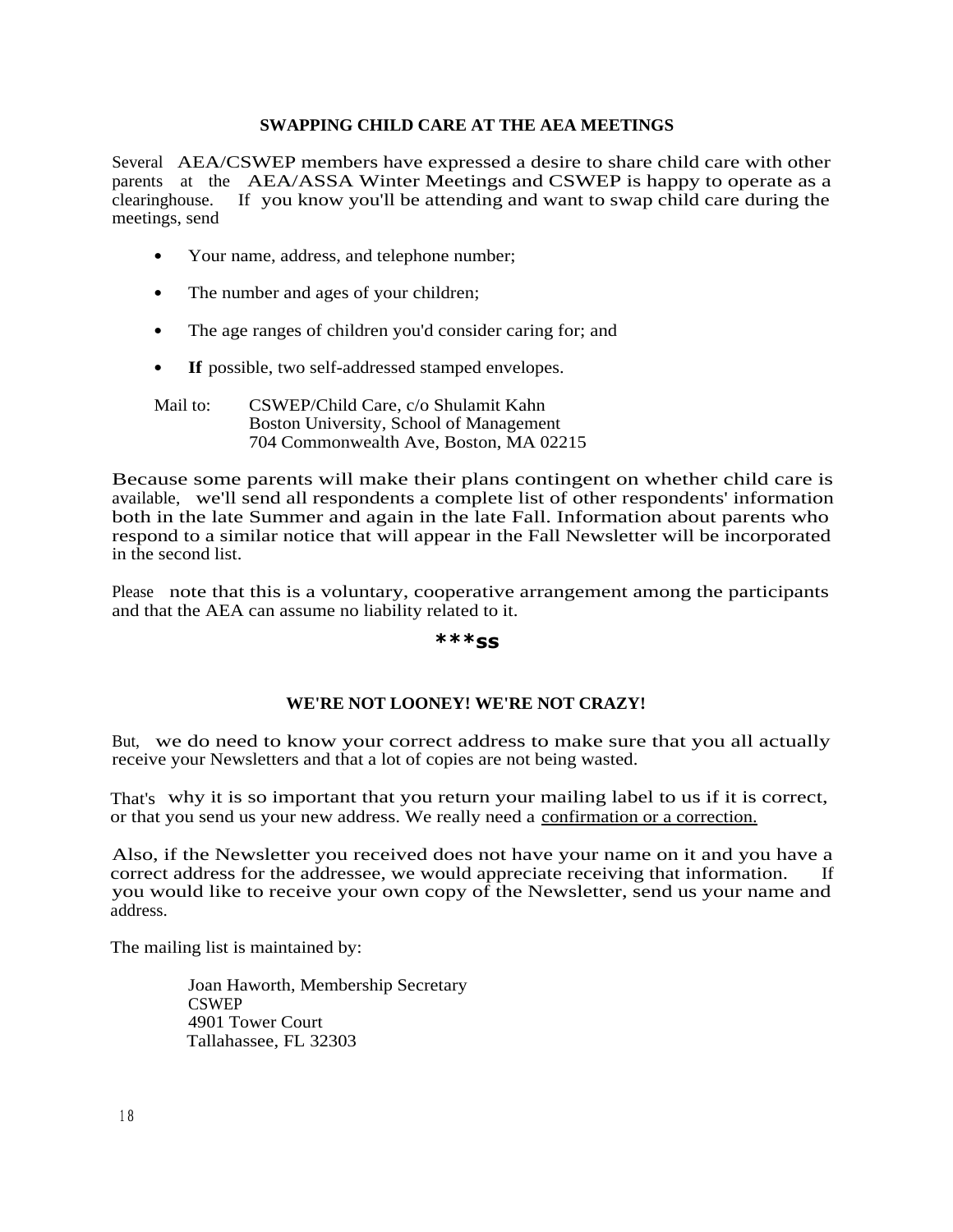# **UPCOMING EVENTS OF INTEREST**

#### June 17-18. 1988

"Breaking Down the Barriers," sponsored by the National Center for Fair and Open<br>Testing. Howard Law School. Washington, D.C. \$30 (reception free). Contact Monty Testing. Howard Law School, Washington, D.C. \$30 (reception free). Contact Neill, 617/864-4810.

#### July 31. 1988

"Build Better Communication Skills to Advance Your Career," sponsored by the Committee on Women in Agricultural Economics. that focus on developing their negotiating skills, radio and television interviewing<br>skills, iob interviewing skills, teaching skills, and publishing skills. AAEA Annual skills, job interviewing skills, teaching skills, and publishing skills. Meeting, Knoxville, Tennessee. \$46 (\$33 for students), including lunch and coffee breaks. Contact: Nancy Schwartz, 202/786-1610.

> **A special 'Thank You" is extended to the Federation of Organizations for Professional Women,** for allowing us to publish material from their newsletter, ALERT. Some of the items throughout this issue were extracted from their March 1988 issue.

#### **HELP! HELP!**

All readers are invited to send notes, articles, and infor-<br>mation for possible inclusion in the newsletter. Please also mation for possible inclusion in the newsletter. send news about yourself and others: job moves, promotions, awards, books, and changes in family composition are all of interest to your friends and colleagues.

For those who would like to contribute such information, we publish three issues each year -- Winter, Spring, and Fall. Our schedule is:

|              | Coin Deadline | <b>Mailing Date</b> |
|--------------|---------------|---------------------|
| Winter Issue | January 10    | February 15         |
| Spring Issue | April 10      | May $15$            |
| Fall Issue   | September 10  | October 15          |
|              |               |                     |

\*\*\*\*\*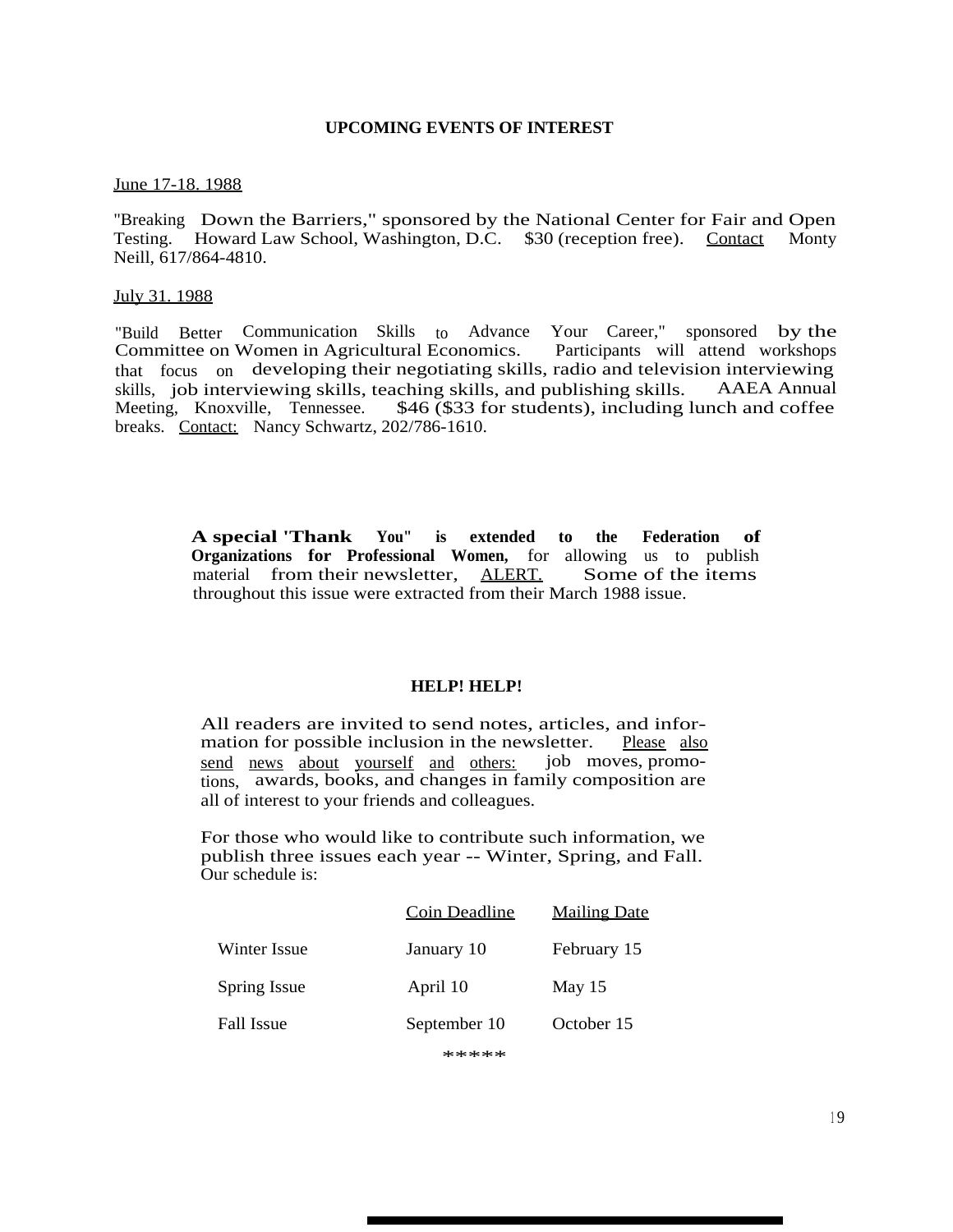# **RECENT PUBLICATIONS OF INTEREST**

**Challenge to Leadership: Economic and Social Issues for the Next Decade,** Isabel V. Available from The Urban Institute Press, 4720A Boston Way, Lanham, MD 20706, for \$12.95 (paperback).

**Child Care: A Workforce Issue,** Report of the Secretary's Task Force, April 1988, U.S. Department of Labor. Single copies available from the Office of Information and Public Affairs, 3rd and Constitution Avenue, N.W., Washington, D.C. 20210.

**Trends in Family Income: 1970-1986,** February 1988. Single copies available from the Congressional Budget Office, United States Congress, Washington, D.C. 20515.

U.S. Department of Commerce, Bureau of the Census, Household Economic Studies, Series P-70:

- No. 10, "Male-Female Differences in Work Experience, Occupation, and Earnings: 1984;"
- No. 11, "Educational Background and Economic Status: Spring 1984;" and
- No. 12, "Pensions: Worker Coverage and Retirement Income, 1984."

Single copies available from Daniel Kasprzyk, Population Division Bureau of the Census, Room 2025-3, Washington, D.C. 20233.

**Financial Aid A Partial List of Resources for Women,** fourth edition, issued by The Project on the Status and Education of Women of the Association of American Colleges. The 18-page paper provides information on funding sources for educational The 18-page paper provides information on funding sources for educational purposes.

**The History of Women and Science, Health, and Technology. A Bibliographic Guide to the Professions and the Disciplines,** edited by Susan E. Searing and Rima D. Apple, for the Women's Studies Librarian of the University of Wisconsin System. Single copies are available at no charge. Contact: Susan E. Searing, Women's Studies Librarian, Susan E. Searing, Women's Studies Librarian, 112A Memorial Library, 728 State Street, Madison, WI 53706.

# **sssss**



**More Sylvia by Nicole Hollander**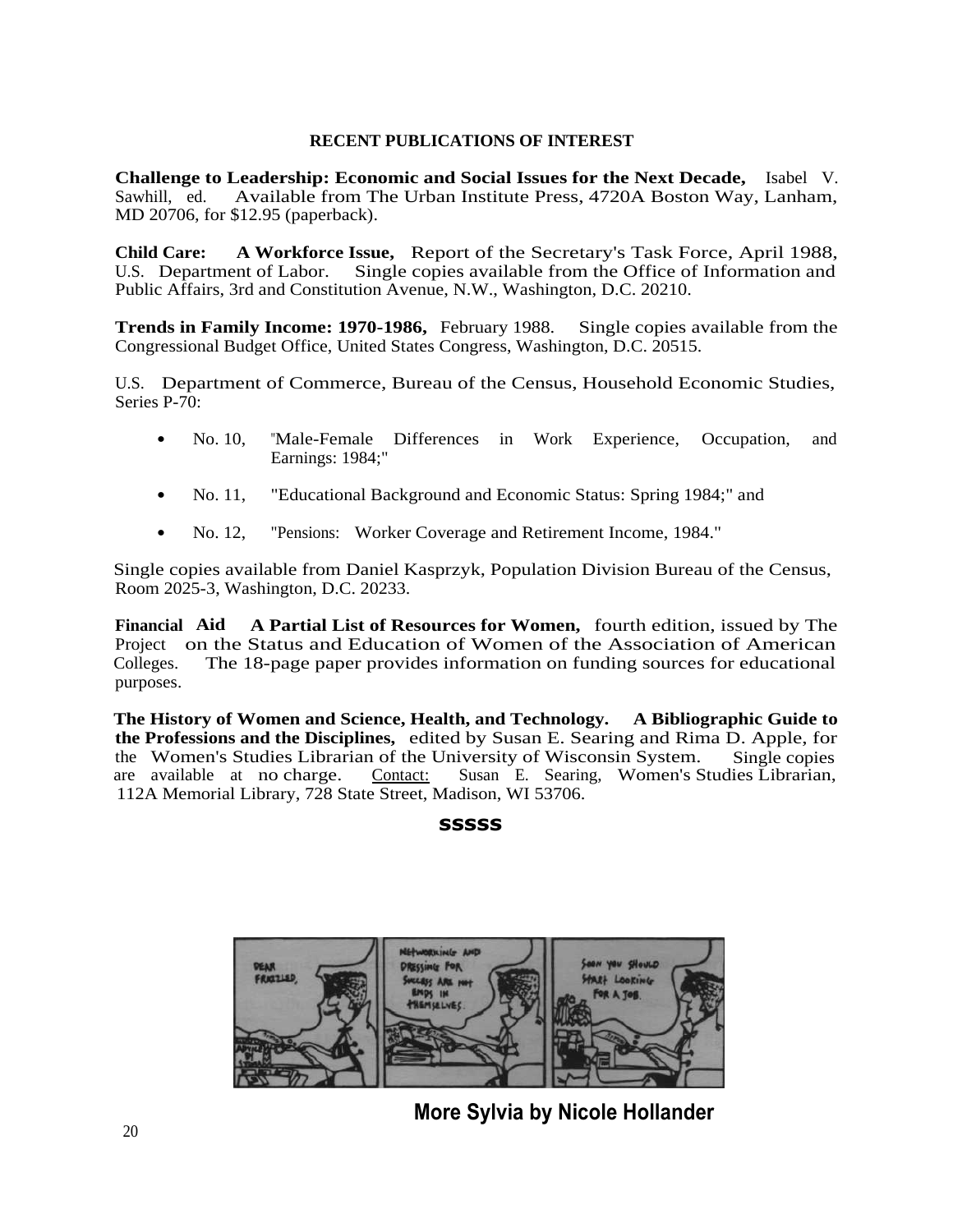# **JOB OPENINGS**

For academic positions, the information is usually presented in the following order: university and person to contact; level of position (such as associate or visiting professor); specialization; whether the position is tenure track/tenured or not; whether a Ph.D is required; and deadline for applications. When several people are the contacts at single university, the appropriate one is listed at the end of each job description. Descriptions of other positions follow this order as closely as [possible.](http://possible.NA) [NA](http://possible.NA) means that the information is not available.

# ACADEMIC POSITIONS

Emory University, Department of Economics, Atlanta, GA 30322

- -- any rank; industrial organization, especially anti-trust; open; until filled; Contact: Professor Beverly Schaffer, Chair.
- -- associate or full; macroeconomics, especially forecasting; NA; NA; until filled; Contact: Professor Peter Aranson, Chair.

**Montana State University,** Ronald N. Johnson, Chairperson, Search Committee, Department of Agricultural Economics and Economics, Bozeman, MT 59717-0002; assistant or associate; macro/money; yes; yes; May 16 or until filled.

**Sangamon State University,** Professor Kathleen Vinehout, Chair, Search Committee, Health Services Administration, Springfield, IL 62794-9243; assistant; health economics; yes; yes; until filled.

**South Dakota State University,** Dr. C. E. Lamberton, Chairman, Search Committee, Economics Department, Box 504A, Brookings, SD 57007-0895; assistant; agricultural economics or economics; yes; yes; April 15, 1988 or until filled.

**State University of New York at Buffalo,** Richard Manning, Chair, Department of Economics, 608 O'Brian Hall, Amherst, NY 14260; associate or full; microeconomics or industrial organization; yes; yes; May 31, 1988.

**University of Pittsburgh, Graduate School of Public Health, Nathan S. Kline Institute for Psychiatric Research, Dr.** Carole Siegel, The Epidemiology and Health Services Research Laboratory, Orangeburg, NY 10962; research economist; health or health policy research; NA; yes; until filled.

**The University of Iowa,** Andrew J. Policano, College of Business Administration, Iowa City, IA 52242; Associate Dean and Director of MBA Programs; economics, finance, etc.; yes; yes; April 15, 1988 or until filled.

**University of Minnesota,** Chair, Search Committee, Division of Health Services Research and Policy, 420 Delaware Street SE, Box 729, Minneapolis, MN 55455; instructor/assistant; health economics; yes; yes; May 15, 1988.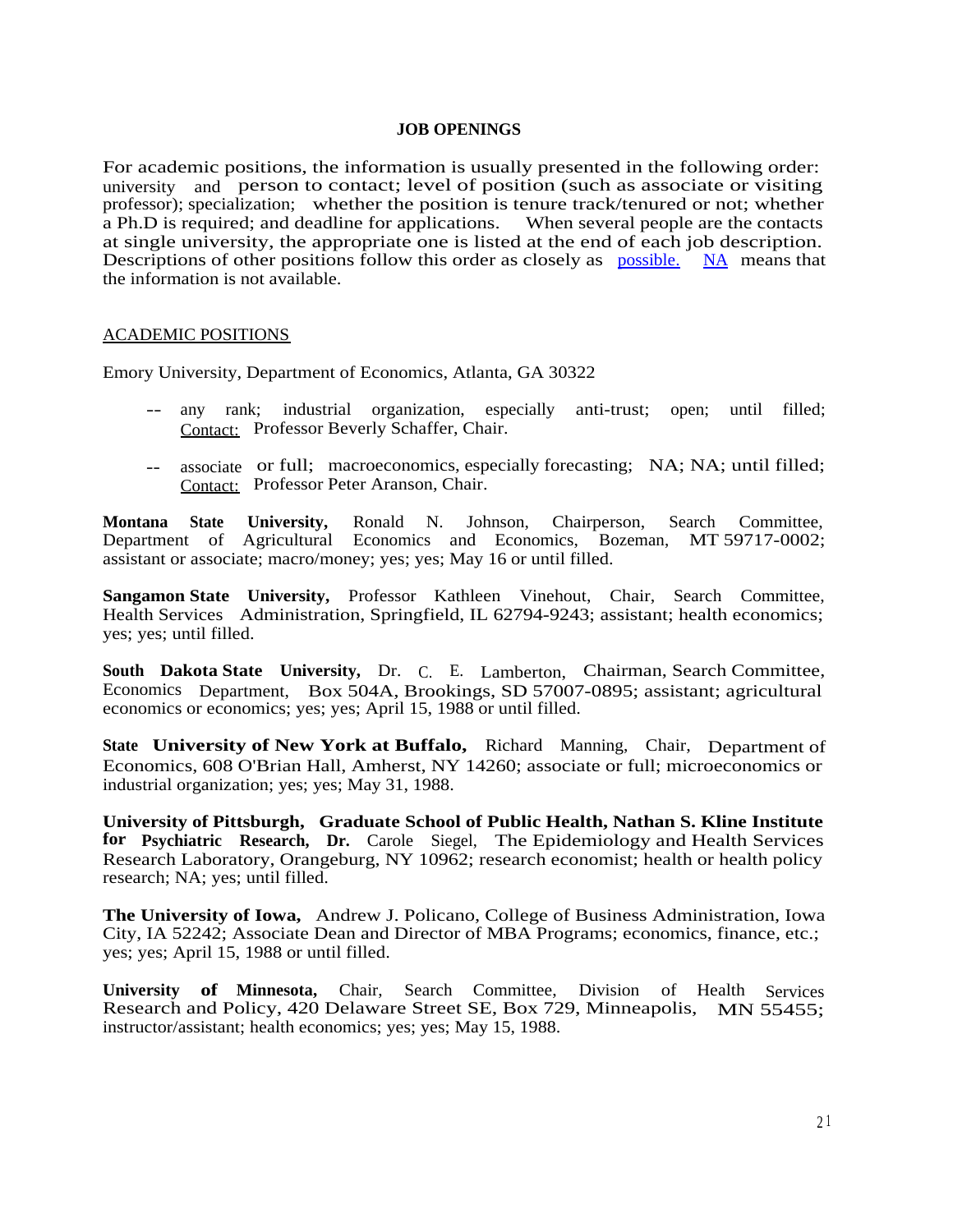## OTHER POSITIONS

**Christensen Associates,** Carl Degen, 4610 University Avenue, Madison, WI 53705-2164; an economic research and consulting firm that specializes in analysis of regulated industries including utilities, transportation, communications, and postal services; industries including utilities, seeking to fill several openings:

senior economist; econometrics, public utilities, energy; Ph.D required.

senior economist; industrial organization, labor, econometrics; Ph.D required.

economist; general economic theory, econometrics, economics of technical change; MS required.

**Federal Reserve Bank of New York,** Dr. Charles Pigott, Research Recruiting Officer, International Research Department, 33 Liberty Street, New York, NY 10045; several positions for experienced Ph.D economists with strong publication records and interests in policy-oriented research on a wide range of domestic and international financial and macroeconomic issues; until filled.

**Public/Private** Ventures, PAD Search Committee, 399 Market Street, Philadelphia, PA 19106; Director of Public Affairs to develop and implement strategies for maintaining<br>the organization's connections with professionals and policymakers in the organization's connections with professionals and policymakers in the vment/training and education fields. Must have undergraduate degree and employment/training and education fields. Must have undergraduate degree and extensive background in education, employment, training, or other human services field. Position open until filled.

> You may notice some vacancy announcements whose deadlines have<br>recently passed. They are included intentionally because deadlines They are included intentionally because deadlines are often extended and such announcements can provide information about the general state of the job market.

**IF YOU WOULD LIKE COPIES OF JOB NOTICES RECEIVED AFTER PUBLI-CATION OF THIS NEWSLETTER,** send a large (9" x 12") self-addressed envelope (with 65 cents postage) to: Job Notices List/CSWEP, ATTN. Toni Foxx, Congressional Budget Office, Room H2-418A, 2nd & D Streets, S.W., Washington, D.C. 20515.

NOTE: Additional information is provided in **Job Openings for Economists** (JOE). It is available bimonthly to AEA members and institutions that agree to list their openings. Check with your department, library, or personnel office or subscribe (for \$15 a year) by contacting the AEA, 1313 21st Avenue South, Nashville, TN 37212.

\*\*\*ss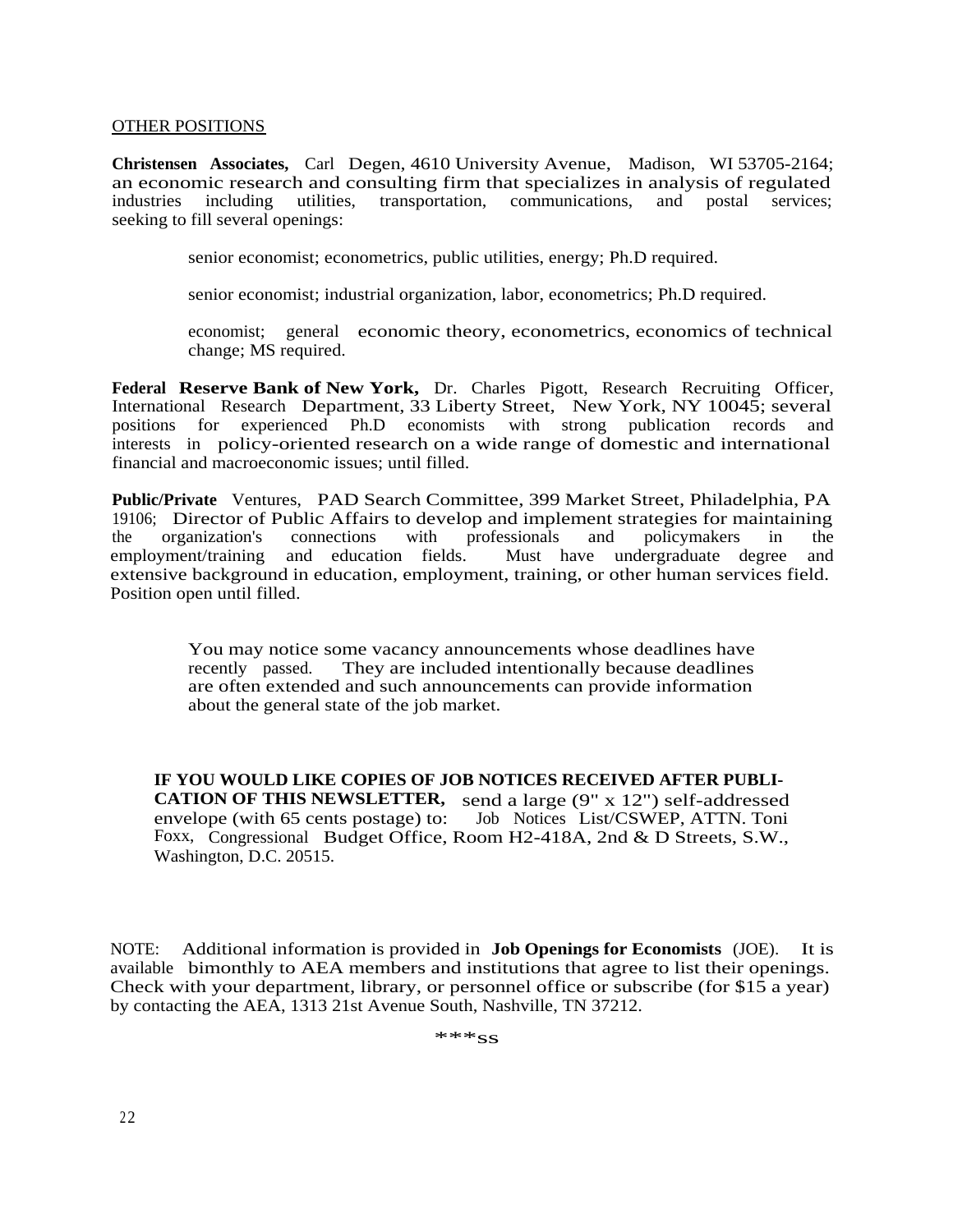# *CSWEP*

# *The Committee on the Status of Women in the Economics Profession*

**CSWEP depends on all of its dues-paying members to continue its activities.** In addition to publishing the Newsletter, we maintain a Roster of women economists that is used by members, employers, organizations establishing advisory groups, and the like. We also organize sessions at meetings of the AEA and the regional economics associations, introduce women's points of view in the Committee work of the AEA (where women are now quite well-represented), and publish an annual report on the status of women in the profession.

Please note that we have changed our membership year to be consistent with our fiscal year (July 1 - June 30). If **you have not paid your dues for the current membership year, we urge you to do so.**

If you have, please pass this newsletter on to a student, friend, or colleague and tell them about our work.

Thank you!

#### **NOTICE: STUDENTS DO NOT HAVE TO PAY MEMBERSHIP DUES!!! JUST SEND IN THIS APPLICATION**

To become a dues-paying member of CSWEP and receive our Newsletter and Roster, send this application, with a check for \$20 (tax deductible), made out to CSWEP to:

CSWEP, c/o Dr. Joan Haworth 4901 Tower Court, Tallahassee, FL 32303

NAME

#### **MAILING ADDRESS**

**CITY, STATE,** ZIP

Check here if currently an AEA member

a student: INSTITUTION